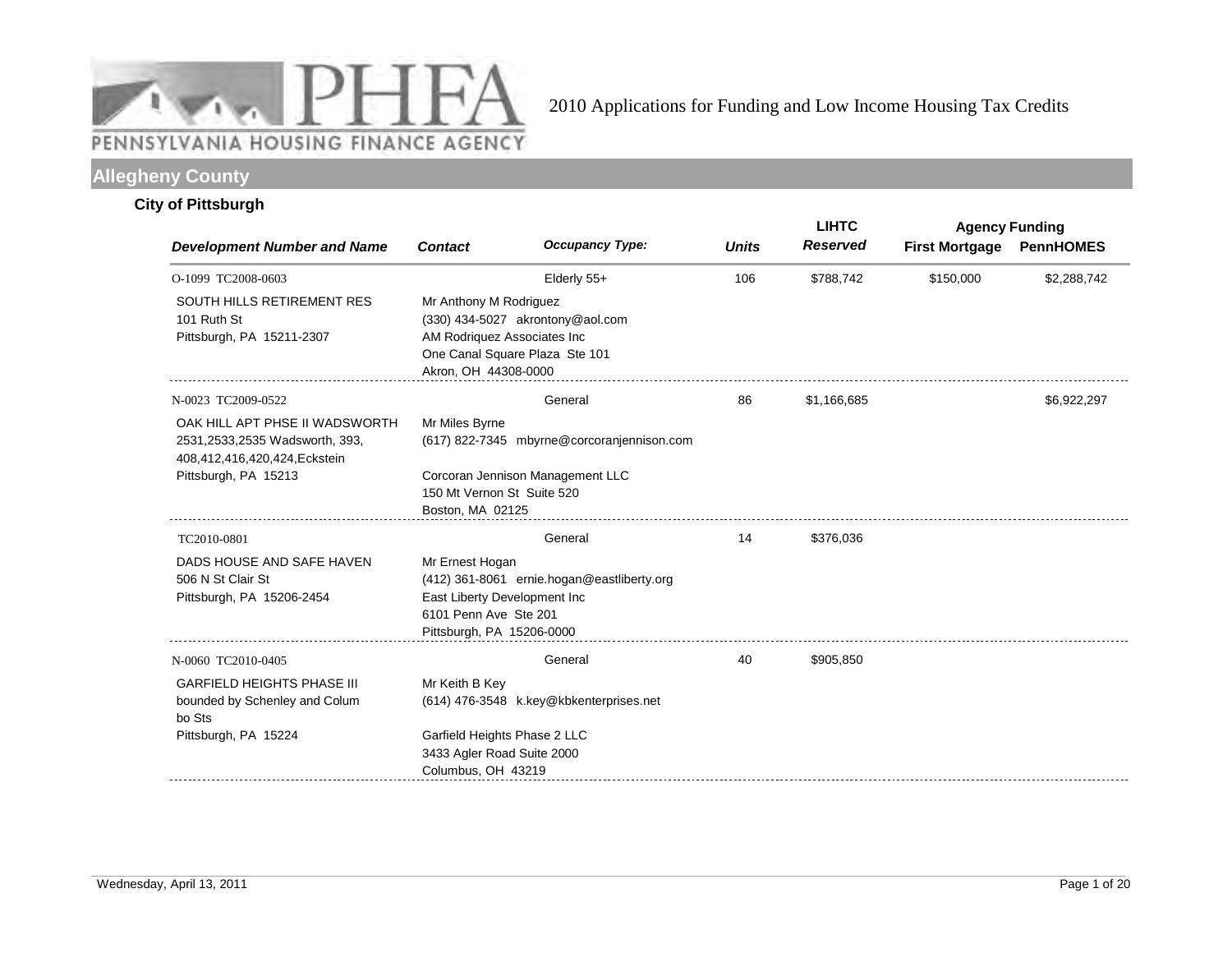

# **Allegheny County**

# **City of Pittsburgh**

|                                         |                                   |                                                   |              | <b>LIHTC</b>    | <b>Agency Funding</b> |                  |
|-----------------------------------------|-----------------------------------|---------------------------------------------------|--------------|-----------------|-----------------------|------------------|
| <b>Development Number and Name</b>      | <b>Contact</b>                    | <b>Occupancy Type:</b>                            | <b>Units</b> | <b>Reserved</b> | <b>First Mortgage</b> | <b>PennHOMES</b> |
| TC2010-0408                             |                                   | General                                           | 23           | \$650,241       |                       |                  |
| DINWIDDIE STREET HOUSING II             | Mr John M Ginocchi                |                                                   |              |                 |                       |                  |
| 218-220 Dinwiddie Street<br>vacant lots |                                   | (412) 688-7200 jginocchi@trekdevelopment.com      |              |                 |                       |                  |
| Pittsburgh, PA 15219-3336               | <b>TREK Development Group Inc</b> |                                                   |              |                 |                       |                  |
|                                         | 130 7th St #300                   |                                                   |              |                 |                       |                  |
|                                         | <b>Century Bldg</b>               |                                                   |              |                 |                       |                  |
|                                         | Pittsburgh, PA 15222              |                                                   |              |                 |                       |                  |
| TC2010-0804                             |                                   | General                                           | 49           | \$1,172,861     |                       |                  |
| <b>GARFIELD GLEN</b>                    | <b>Mr Richard Swartz</b>          |                                                   |              |                 |                       |                  |
| Scattered Sites in Garfield             |                                   | (412) 441-6950 rswartz@bloomfieldgarfield.org     |              |                 |                       |                  |
| Neighborhood                            |                                   |                                                   |              |                 |                       |                  |
| Pittsburgh, PA 15224                    | Garfield Glen Housing LP          |                                                   |              |                 |                       |                  |
|                                         | 2121 Old Gatesburg Rd             |                                                   |              |                 |                       |                  |
|                                         | State College, PA 16803           |                                                   |              |                 |                       |                  |
| O-1204 TC2010-0607                      |                                   | General                                           | 71           | \$1,175,210     |                       | \$500,000        |
| <b>LIBERTY PARK PHASE II</b>            | Mr Karl Schlachter III            |                                                   |              |                 |                       |                  |
| <b>Scattered Sites</b>                  |                                   | (412) 983-3618 karl.schlachter@mccormackbaron.com |              |                 |                       |                  |
| Pittsburgh, PA 15206                    | McCormack Baron Salazar Inc.      |                                                   |              |                 |                       |                  |
|                                         | 6201 Broad St                     |                                                   |              |                 |                       |                  |
|                                         | Pittsburgh, PA 15206-4048         |                                                   |              |                 |                       |                  |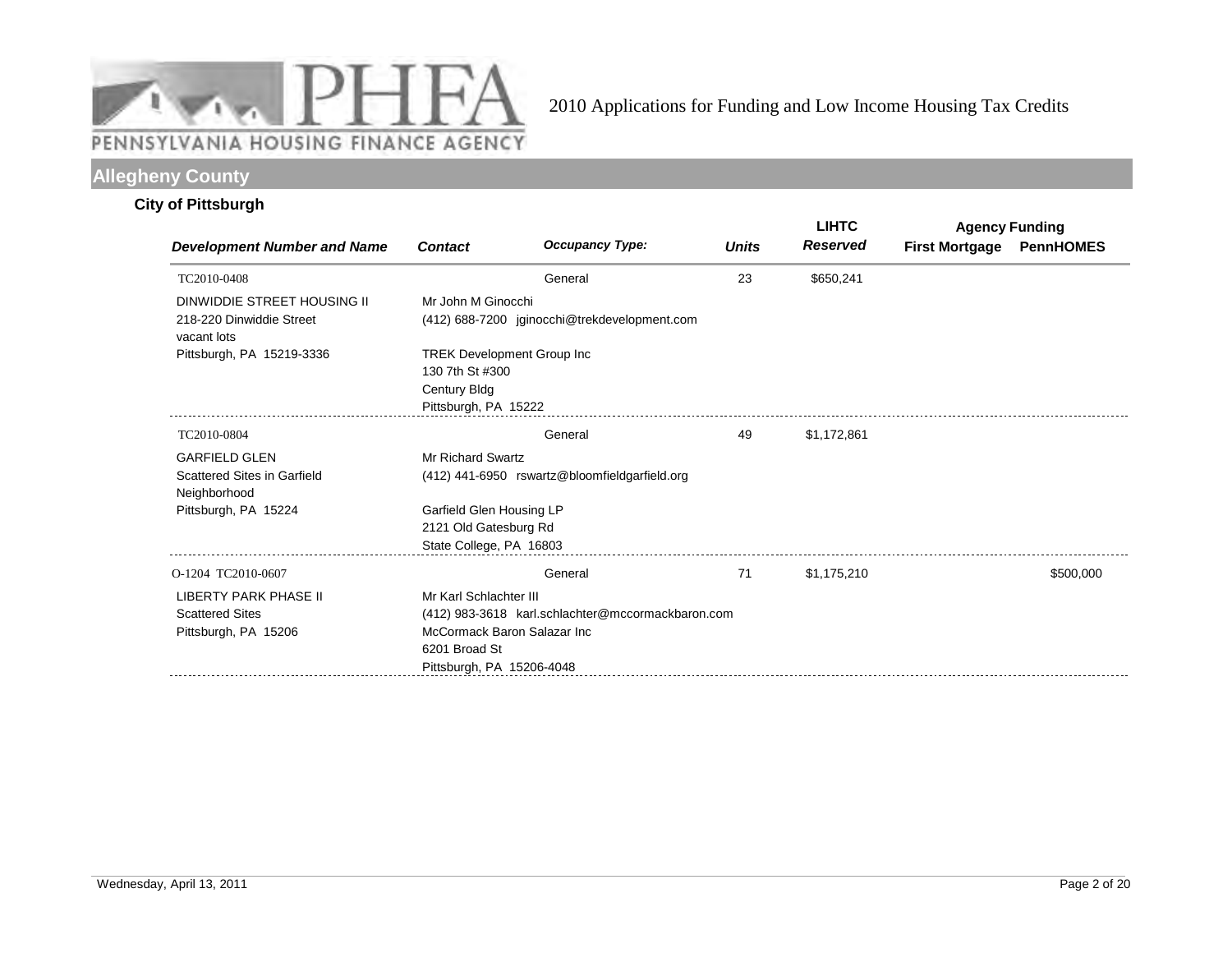

# **Allegheny County**

### **Borough of Plum**

|                                                                                |                                                                                                           |                                           |              | <b>LIHTC</b>    | <b>Agency Funding</b> |                  |  |
|--------------------------------------------------------------------------------|-----------------------------------------------------------------------------------------------------------|-------------------------------------------|--------------|-----------------|-----------------------|------------------|--|
| <b>Development Number and Name</b>                                             | <b>Contact</b>                                                                                            | <b>Occupancy Type:</b>                    | <b>Units</b> | <b>Reserved</b> | <b>First Mortgage</b> | <b>PennHOMES</b> |  |
| TC2010-0404                                                                    |                                                                                                           | Elderly 55+                               | 58           | \$866.353       |                       |                  |  |
| PLUM RIDGE RETIREMENT RESIDNCE<br>620 Repp Rd<br>New Kensington, PA 15068-8350 | Mr Victor Rodriguez<br><b>Plum Senior Partnership</b><br>600 River Ave<br>Ste 207<br>Pittsburgh, PA 15212 | (412) 231-3621 v.rodriguez@cmshousing.com |              |                 |                       |                  |  |

# **Ross Township**

| <b>Development Number and Name</b> |                             | <b>Occupancy Type:</b>              |              | <b>LIHTC</b>    | <b>Agency Funding</b> |                  |
|------------------------------------|-----------------------------|-------------------------------------|--------------|-----------------|-----------------------|------------------|
|                                    | <b>Contact</b>              |                                     | <b>Units</b> | <b>Reserved</b> | <b>First Mortgage</b> | <b>PennHOMES</b> |
| N-0053 TC2009-0610                 |                             | Elderly 62+                         | 37           | \$1,634,308     |                       | \$1,578,290      |
| NORTH HILLS HIGHLANDS II           | Mr Mark H Dambly            |                                     |              |                 |                       |                  |
| 110 McIntyre Rd<br>2nd Flr         |                             | (267) 386-8666 mdambly@pennrose.com |              |                 |                       |                  |
| Pittsburgh, PA 15237-4008          | Pennrose GP LLC             |                                     |              |                 |                       |                  |
|                                    | One Brewery Park            |                                     |              |                 |                       |                  |
|                                    | 1301 N 31st St              |                                     |              |                 |                       |                  |
|                                    | Philadelphia, PA 19121-4495 |                                     |              |                 |                       |                  |

## **Borough of Wilkinsburg**

| <b>Development Number and Name</b> |                                       | <b>Occupancy Type:</b>           |              | <b>LIHTC</b> | <b>Agency Funding</b> |                  |
|------------------------------------|---------------------------------------|----------------------------------|--------------|--------------|-----------------------|------------------|
|                                    | <b>Contact</b>                        |                                  | <b>Units</b> | Reserved     | <b>First Mortgage</b> | <b>PennHOMES</b> |
| N-0058 TC2010-0520                 |                                       | General                          | 27           | \$5,268,242  |                       |                  |
| CRESCENT APARTMENTS                | Mr Arthur P Ziegler                   |                                  |              |              |                       |                  |
| 738 Rebecca St                     | (412) 471-5808 apz@phlf.org           |                                  |              |              |                       |                  |
| Wilkinsburg, PA 15221-2952         |                                       | Pittsburgh History and Landmarks |              |              |                       |                  |
|                                    | Foundation                            |                                  |              |              |                       |                  |
|                                    | 100 West Station Square Drive Ste 450 |                                  |              |              |                       |                  |
|                                    | Pittsburgh, PA 15219                  |                                  |              |              |                       |                  |
|                                    |                                       |                                  |              |              |                       |                  |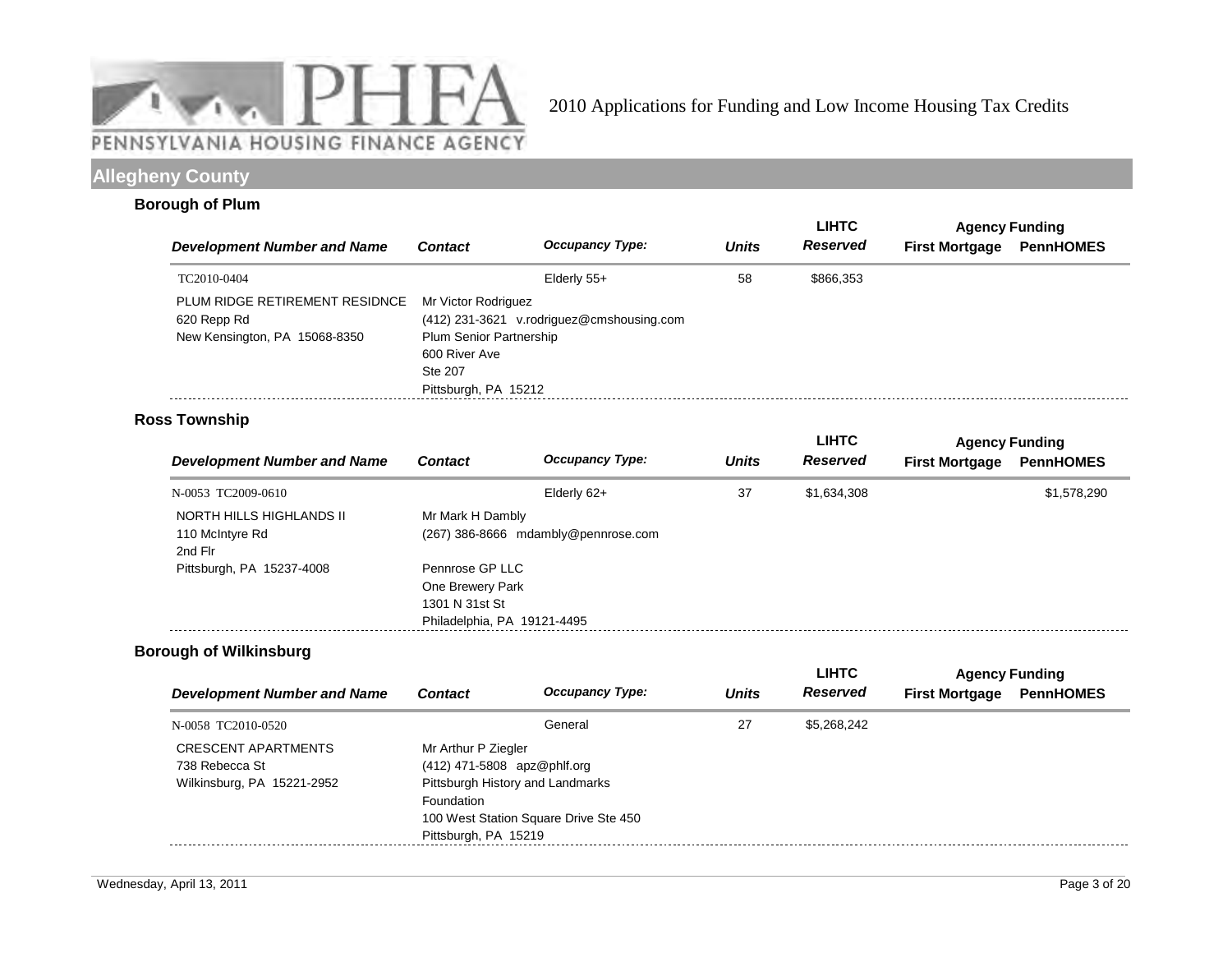

# **Armstrong County**

## **Borough of Kittanning**

|                                                                           |                                                                                             |                                              |              | <b>LIHTC</b> |                       | <b>Agency Funding</b> |
|---------------------------------------------------------------------------|---------------------------------------------------------------------------------------------|----------------------------------------------|--------------|--------------|-----------------------|-----------------------|
| <b>Development Number and Name</b>                                        | <b>Contact</b>                                                                              | <b>Occupancy Type:</b>                       | <b>Units</b> | Reserved     | <b>First Mortgage</b> | <b>PennHOMES</b>      |
| O-1207 TC2010-0529                                                        |                                                                                             | Elderly $55+$                                | 24           | \$880,573    |                       | \$1,318,630           |
| KITTANNING COTTAGES<br>McKean & Chestnut Sts<br>Kittanning, PA 16201-0000 | Mr John M Ginocchi<br><b>TREK Development Group Inc.</b><br>130 7th St #300<br>Century Bldg | (412) 688-7200 jginocchi@trekdevelopment.com |              |              |                       |                       |
|                                                                           | Pittsburgh, PA 15222                                                                        |                                              |              |              |                       |                       |

## **Beaver County**

## **Borough of Beaver**

|                                    |                         |                                     |              | <b>LIHTC</b>    |                       | <b>Agency Funding</b> |  |
|------------------------------------|-------------------------|-------------------------------------|--------------|-----------------|-----------------------|-----------------------|--|
| <b>Development Number and Name</b> | <b>Contact</b>          | <b>Occupancy Type:</b>              | <b>Units</b> | <b>Reserved</b> | <b>First Mortgage</b> | <b>PennHOMES</b>      |  |
| N-0057 TC2009-0603                 |                         | Elderly 62+                         | 24           | \$558.420       |                       | \$558,420             |  |
| <b>FRIENDSHIP COMMONS</b>          | Mr Carl DeChellis       |                                     |              |                 |                       |                       |  |
| Friendship Village Dr              |                         | (724) 775-1220 hacbcd@nauticom.net  |              |                 |                       |                       |  |
| Beaver, PA 15009-0000              |                         | Housing Authority of Beaver County  |              |                 |                       |                       |  |
|                                    |                         | James F Tress Administration Office |              |                 |                       |                       |  |
|                                    | 300 State Ave (Vanport) |                                     |              |                 |                       |                       |  |
|                                    | Beaver, PA 15009-1798   |                                     |              |                 |                       |                       |  |
|                                    |                         |                                     |              |                 |                       |                       |  |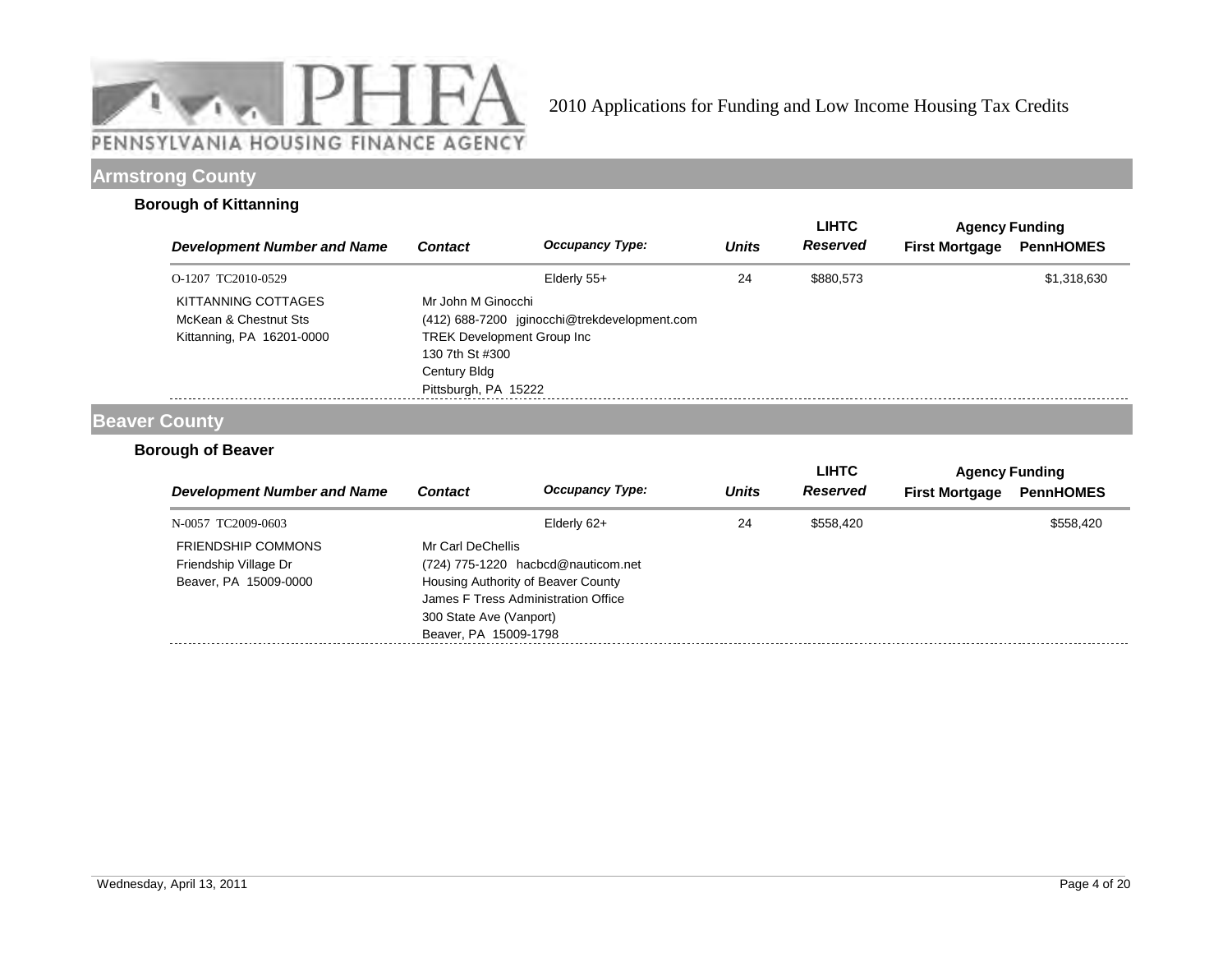

# **Bucks County**

#### **Bensalem Township**

|                                                                           |                                                                                                          |                                     |              | <b>LIHTC</b>    | <b>Agency Funding</b> |                  |
|---------------------------------------------------------------------------|----------------------------------------------------------------------------------------------------------|-------------------------------------|--------------|-----------------|-----------------------|------------------|
| <b>Development Number and Name</b>                                        | <b>Contact</b>                                                                                           | <b>Occupancy Type:</b>              | <b>Units</b> | <b>Reserved</b> | <b>First Mortgage</b> | <b>PennHOMES</b> |
| O-1233 TC2010-0632                                                        |                                                                                                          | Elderly 62+                         | 60           | \$1,500,271     |                       | \$1,057,361      |
| SOMERTON COURT SENIOR<br>Somerton & Trevose Rd<br>Bensalem, PA 19053-0000 | Mr Mark H Dambly<br>Pennrose GP LLC<br>One Brewery Park<br>1301 N 31st St<br>Philadelphia, PA 19121-4495 | (267) 386-8666 mdambly@pennrose.com |              |                 |                       |                  |

## **Hilltown Township**

|                                    |                             |                                           |              | <b>LIHTC</b>    |                       | <b>Agency Funding</b> |
|------------------------------------|-----------------------------|-------------------------------------------|--------------|-----------------|-----------------------|-----------------------|
| <b>Development Number and Name</b> | <b>Contact</b>              | <b>Occupancy Type:</b>                    | <b>Units</b> | <b>Reserved</b> | <b>First Mortgage</b> | <b>PennHOMES</b>      |
| N-0051 TC2010-0514                 |                             | General                                   | 23           | \$3,380,824     |                       |                       |
| PENN VILLA                         | Mr John Goshow              |                                           |              |                 |                       |                       |
| 599 Diamond St                     |                             | (215) 257-6551 jgoshow@pennfoundation.org |              |                 |                       |                       |
| Sellersville, PA 18960-1617        |                             | Penn Foundation for Mental Health Inc     |              |                 |                       |                       |
|                                    | 807 Lawn Ave                |                                           |              |                 |                       |                       |
|                                    | PO Box 32                   |                                           |              |                 |                       |                       |
|                                    | Sellersville, PA 18960-0032 |                                           |              |                 |                       |                       |

# **Centre County**

## **Borough of Bellefonte**

|                               |                        |                                                                                               | <b>LIHTC</b> | <b>Agency Funding</b> |                  |
|-------------------------------|------------------------|-----------------------------------------------------------------------------------------------|--------------|-----------------------|------------------|
| <b>Contact</b>                | <b>Occupancy Type:</b> | <b>Units</b>                                                                                  | Reserved     | <b>First Mortgage</b> | <b>PennHOMES</b> |
|                               | General                | 40                                                                                            | \$7.155.599  | \$916,600             | \$1,281,903      |
|                               |                        |                                                                                               |              |                       |                  |
|                               |                        |                                                                                               |              |                       |                  |
| S & A Homes                   |                        |                                                                                               |              |                       |                  |
| 2121 Old Gatesburg Rd Ste 200 |                        |                                                                                               |              |                       |                  |
|                               |                        |                                                                                               |              |                       |                  |
|                               |                        | Mr Andrew S Haines<br>(814) 272-8907 ash100@sahomebuilder.com<br>State College, PA 16803-0000 |              |                       |                  |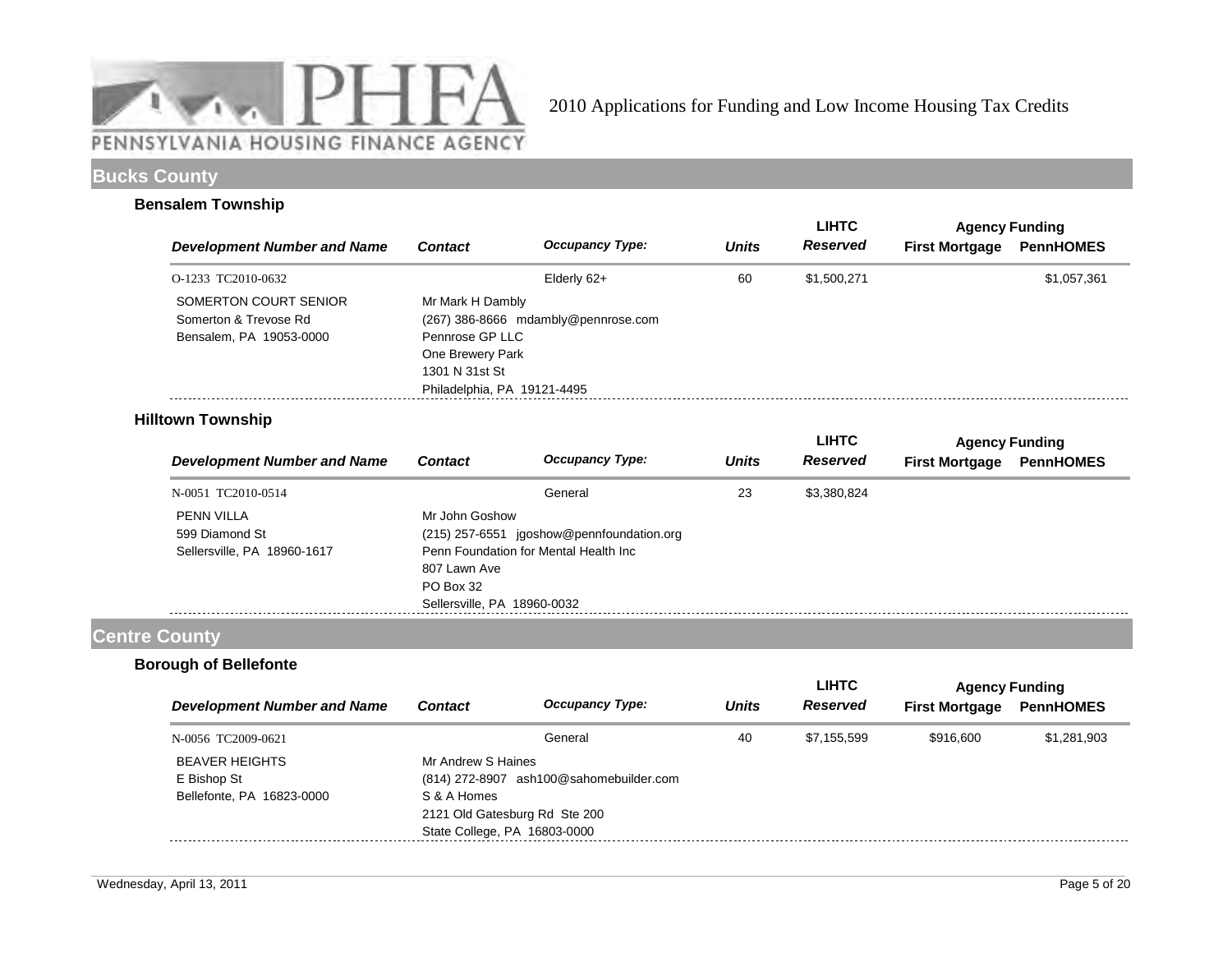

# **Chester County**

### **City of Coatesville**

|                                                                            |                                                                               |                                                                 |              | <b>LIHTC</b> | <b>Agency Funding</b> |                  |
|----------------------------------------------------------------------------|-------------------------------------------------------------------------------|-----------------------------------------------------------------|--------------|--------------|-----------------------|------------------|
| <b>Development Number and Name</b>                                         | <b>Contact</b>                                                                | <b>Occupancy Type:</b>                                          | <b>Units</b> | Reserved     | <b>First Mortgage</b> | <b>PennHOMES</b> |
| N-0042 TC2009-0308                                                         |                                                                               | General                                                         | 24           | \$4,638,210  |                       | \$1,619,112      |
| ROYMAR HALL APARTMENTS<br>1128 E Lincoln Hwy<br>Coatesville, PA 19320-3569 | Mr Michael J Kearney<br>3909 Hartzdale Dr<br>#901<br>Camp Hill, PA 17011-7838 | (717) 731-1161 mikek@mandl.net<br>Monarch Development Group LLC |              |              |                       |                  |

## **Borough of Elverson**

| <b>Development Number and Name</b> |                          |                                 |              | <b>LIHTC</b> | <b>Agency Funding</b> |                  |
|------------------------------------|--------------------------|---------------------------------|--------------|--------------|-----------------------|------------------|
|                                    | <b>Contact</b>           | <b>Occupancy Type:</b>          | <b>Units</b> | Reserved     | <b>First Mortgage</b> | <b>PennHOMES</b> |
| O-1127 TC2009-0531                 |                          | Elderly 62+                     | 71           | \$270,109    |                       | \$1,500,000      |
| <b>HOPEWELL VILLAGE</b>            | Mr Glenn S Worgan        |                                 |              |              |                       |                  |
| 25 Hall St                         |                          | (302) 235-2500 gworgan@dvdc.com |              |              |                       |                  |
| Elverson, PA 19520-5000            |                          | Hopewell Village Associates, LP |              |              |                       |                  |
|                                    | 722 Yorklyn Rd           |                                 |              |              |                       |                  |
|                                    | Ste 350                  |                                 |              |              |                       |                  |
|                                    | Hockessin, DE 19707-0000 |                                 |              |              |                       |                  |

## **Uwchlan Township**

|                |                        |                                                                                                                    | <b>LIHTC</b> | <b>Agency Funding</b> |                  |
|----------------|------------------------|--------------------------------------------------------------------------------------------------------------------|--------------|-----------------------|------------------|
| <b>Contact</b> | <b>Occupancy Type:</b> | <b>Units</b>                                                                                                       | Reserved     | <b>First Mortgage</b> | <b>PennHOMES</b> |
|                | Elderly 62+            | 50                                                                                                                 | \$1,169,239  |                       |                  |
| Mr Neal Fisher |                        |                                                                                                                    |              |                       |                  |
|                |                        |                                                                                                                    |              |                       |                  |
|                |                        |                                                                                                                    |              |                       |                  |
|                |                        |                                                                                                                    |              |                       |                  |
|                |                        |                                                                                                                    |              |                       |                  |
|                |                        | (610) 458-1900 neal.fisher@hankingroup.com<br>Eagleview Senior Housing LP<br>707 Eagleview Blvd<br>Exton, PA 19341 |              |                       |                  |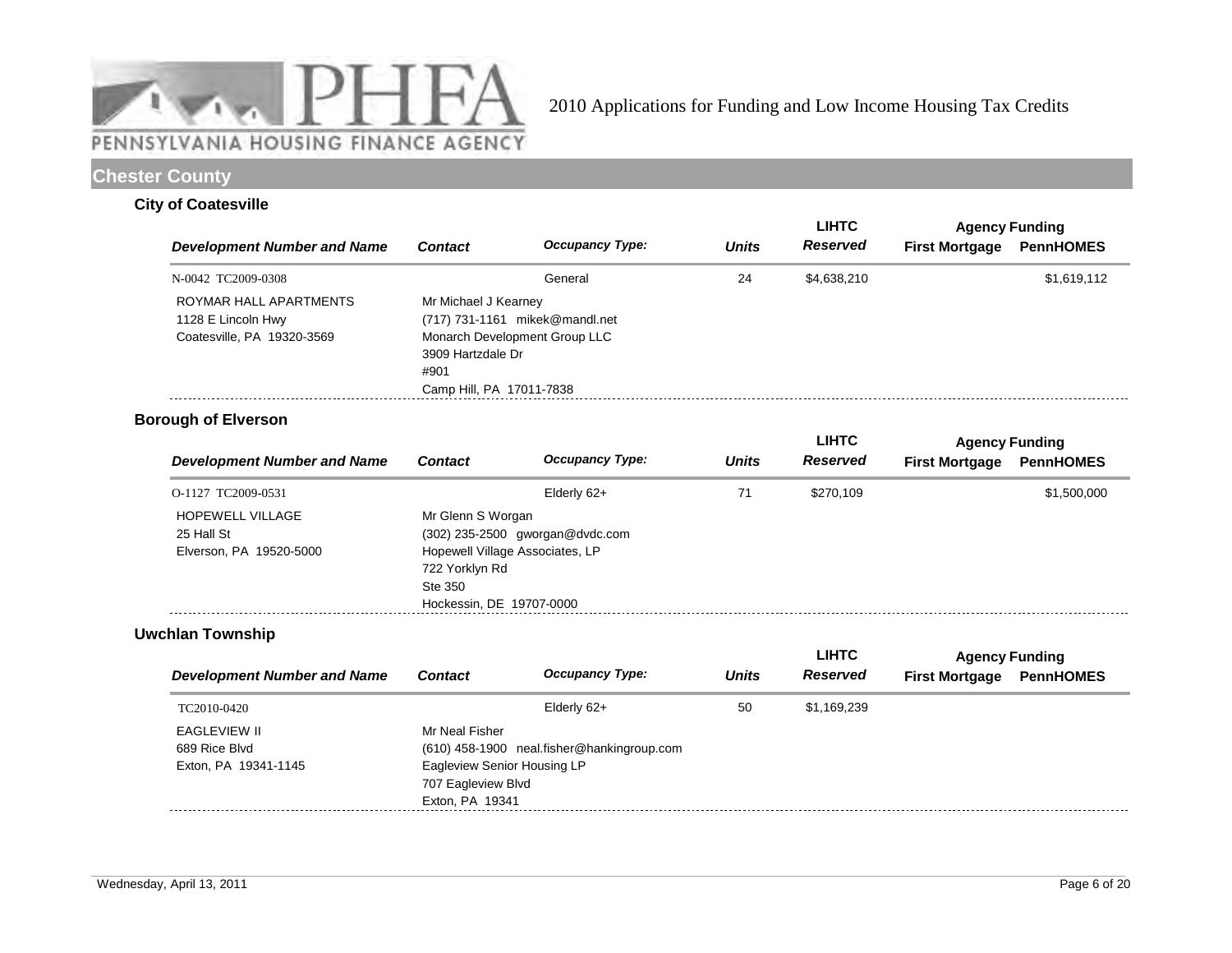

# **Clarion County**

### **Borough of Clarion**

|                                    |                                                                                   |                                      |              | <b>LIHTC</b>    | <b>Agency Funding</b> |                  |
|------------------------------------|-----------------------------------------------------------------------------------|--------------------------------------|--------------|-----------------|-----------------------|------------------|
| <b>Development Number and Name</b> | <b>Contact</b>                                                                    | <b>Occupancy Type:</b>               | <b>Units</b> | <b>Reserved</b> | <b>First Mortgage</b> | <b>PennHOMES</b> |
| N-0062 TC2010-0522                 |                                                                                   | General                              | 30           | \$3,461,137     |                       |                  |
| DRAKE CROSSING<br>429 Grand Ave    | Mr Jeffrey J Woda                                                                 | $(614)$ 396-3200 jwoda@wodagroup.com |              |                 |                       |                  |
| Clarion, PA 16214-1770             | Woda Construction Inc.<br>229 Huber Village Blvd Ste 100<br>Westerville, OH 43081 |                                      |              |                 |                       |                  |

# **Columbia County**

## **Borough of Berwick**

|                                    |                                        |                                               |              | <b>LIHTC</b> | <b>Agency Funding</b> |                  |  |
|------------------------------------|----------------------------------------|-----------------------------------------------|--------------|--------------|-----------------------|------------------|--|
| <b>Development Number and Name</b> | <b>Contact</b>                         | <b>Occupancy Type:</b>                        | <b>Units</b> | Reserved     | <b>First Mortgage</b> | <b>PennHOMES</b> |  |
| O-1241 TC2010-0311                 |                                        | Elderly 62+                                   | 86           | \$831.931    |                       | \$2,303,882      |  |
| ROSEWOOD APTS                      | Mr Josh Hafron                         |                                               |              |              |                       |                  |  |
| 100 Birch Plce                     |                                        | (312) 644-6396 joshua@generalcapitalgroup.com |              |              |                       |                  |  |
| Berwick, PA 18603-4309             | <b>General Capital Acquistions LLC</b> |                                               |              |              |                       |                  |  |
|                                    | 212 W Kinzie St                        |                                               |              |              |                       |                  |  |
|                                    | 6th FI                                 |                                               |              |              |                       |                  |  |
|                                    | Chicago, IL 60654-6759                 |                                               |              |              |                       |                  |  |
|                                    |                                        |                                               |              |              |                       |                  |  |

|                                                                   |                                                                          |                                                                                         |              | <b>LIHTC</b> | <b>Agency Funding</b> |                  |
|-------------------------------------------------------------------|--------------------------------------------------------------------------|-----------------------------------------------------------------------------------------|--------------|--------------|-----------------------|------------------|
| <b>Development Number and Name</b>                                | <b>Contact</b>                                                           | <b>Occupancy Type:</b>                                                                  | <b>Units</b> | Reserved     | <b>First Mortgage</b> | <b>PennHOMES</b> |
| N-0055 TC2010-0517                                                |                                                                          | Other                                                                                   |              | \$1,145,672  |                       |                  |
| <b>TRINITY HOUSE</b><br>101 E 3rd St<br>Bloomsburg, PA 17815-1832 | Mr Richard Kisner<br>700 Sawmill Rd Ste 101<br>Bloomsburg, PA 17815-0000 | (570) 784-9373 rkisner@columbiacountyhousing.com<br>Columbia County Housing Corporation |              |              |                       |                  |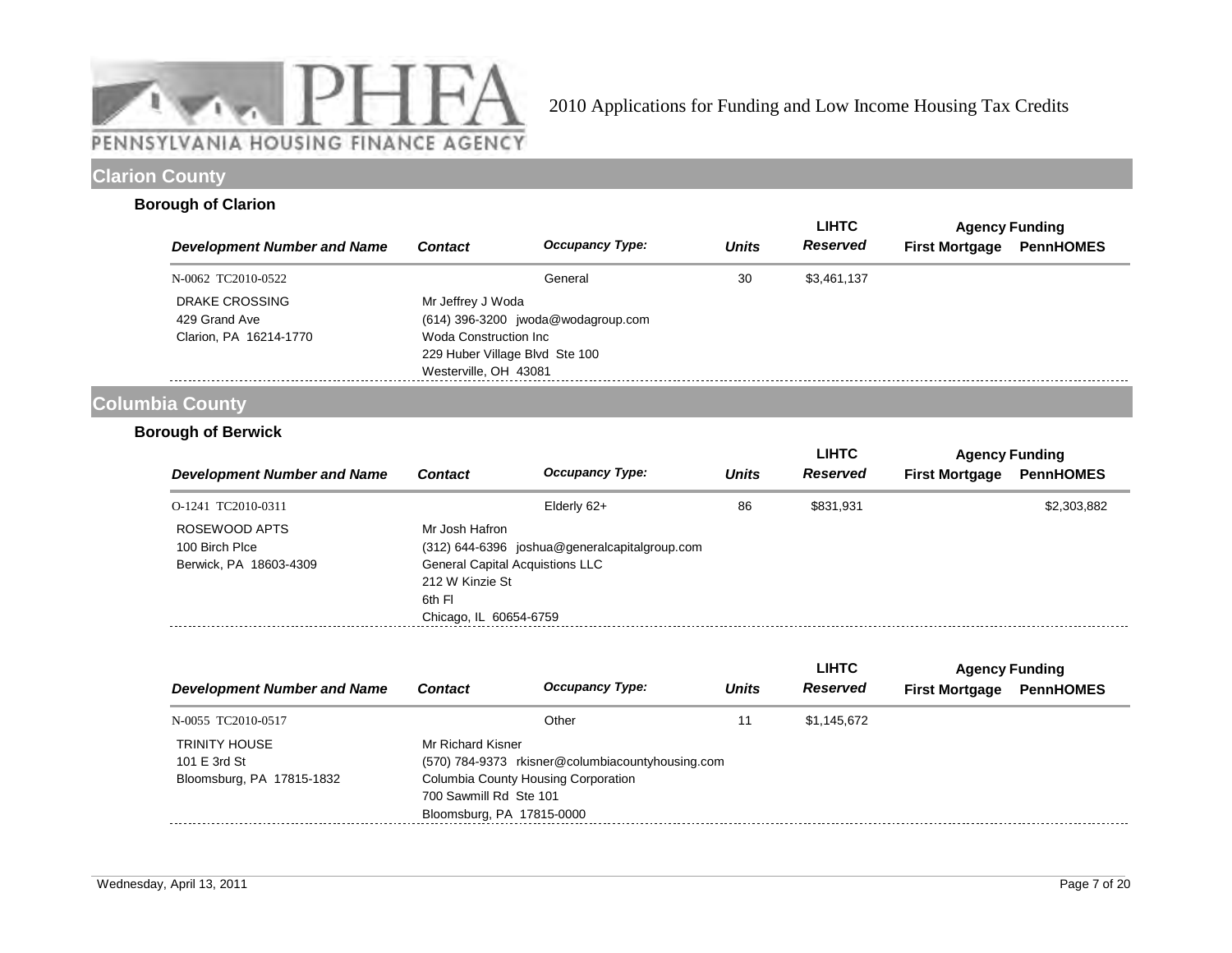

# **Columbia County**

|                                         |                                         |                        |              | <b>LIHTC</b> | <b>Agency Funding</b> |                  |
|-----------------------------------------|-----------------------------------------|------------------------|--------------|--------------|-----------------------|------------------|
| <b>Development Number and Name</b>      | <b>Contact</b>                          | <b>Occupancy Type:</b> | <b>Units</b> | Reserved     | <b>First Mortgage</b> | <b>PennHOMES</b> |
| TC2010-0407                             |                                         | Elderly 55+            | 36           | \$774,873    |                       |                  |
| WESTMINSTER PLACE@<br><b>BLOOMSBURG</b> | Mr Jeffrey J Davis                      |                        |              |              |                       |                  |
| 200 blck of Hospital Dr                 | (717) 502-8886 jdavis@phi-preshomes.org |                        |              |              |                       |                  |
| Bloomsburg, PA 17815                    | Presbyterian Senior Living              |                        |              |              |                       |                  |
|                                         | 1 Trinity Dr E Ste 201                  |                        |              |              |                       |                  |
|                                         | Dillsburg, PA 17019-1624                |                        |              |              |                       |                  |

# **Dauphin County**

## **Halifax Township**

|                                    |                            |                                                            |              | <b>LIHTC</b>    | <b>Agency Funding</b> |                  |
|------------------------------------|----------------------------|------------------------------------------------------------|--------------|-----------------|-----------------------|------------------|
| <b>Development Number and Name</b> | <b>Contact</b>             | <b>Occupancy Type:</b>                                     | <b>Units</b> | <b>Reserved</b> | <b>First Mortgage</b> | <b>PennHOMES</b> |
| O-1221 TC2010-0624                 |                            | General                                                    | 24           | \$832.299       |                       | \$2,175,000      |
| <b>QUAIL COMMONS</b><br>Casey Dr   |                            | Mr Robert P Yoder Sr<br>(570) 649-6273 byoder@liveinpa.com |              |                 |                       |                  |
| Halifax, PA 17032-0000             | 5960 Susquehanna Trail     | Susquehanna Valley Development Gro                         |              |                 |                       |                  |
|                                    | Turbotville, PA 17772-0000 |                                                            |              |                 |                       |                  |

## **City of Harrisburg**

|                                    |                              |                                 |              | <b>LIHTC</b> | <b>Agency Funding</b> |                  |
|------------------------------------|------------------------------|---------------------------------|--------------|--------------|-----------------------|------------------|
| <b>Development Number and Name</b> | <b>Contact</b>               | <b>Occupancy Type:</b>          | <b>Units</b> | Reserved     | <b>First Mortgage</b> | <b>PennHOMES</b> |
| TC2010-0414                        |                              | General                         | 70           | \$1.064.929  |                       |                  |
| TOWNS @ GOVERNOR'S SQUARE          | Mr Peter S Siegel            |                                 |              |              |                       |                  |
| <b>Scattered Sites</b>             |                              | (410) 234-0111 peter@landex.org |              |              |                       |                  |
| Harrisburg, PA 17102               | Landex Companies             |                                 |              |              |                       |                  |
|                                    | 801 International Dr Ste 110 |                                 |              |              |                       |                  |
|                                    | Linthicum. MD 21090-0000     |                                 |              |              |                       |                  |
|                                    |                              |                                 |              |              |                       |                  |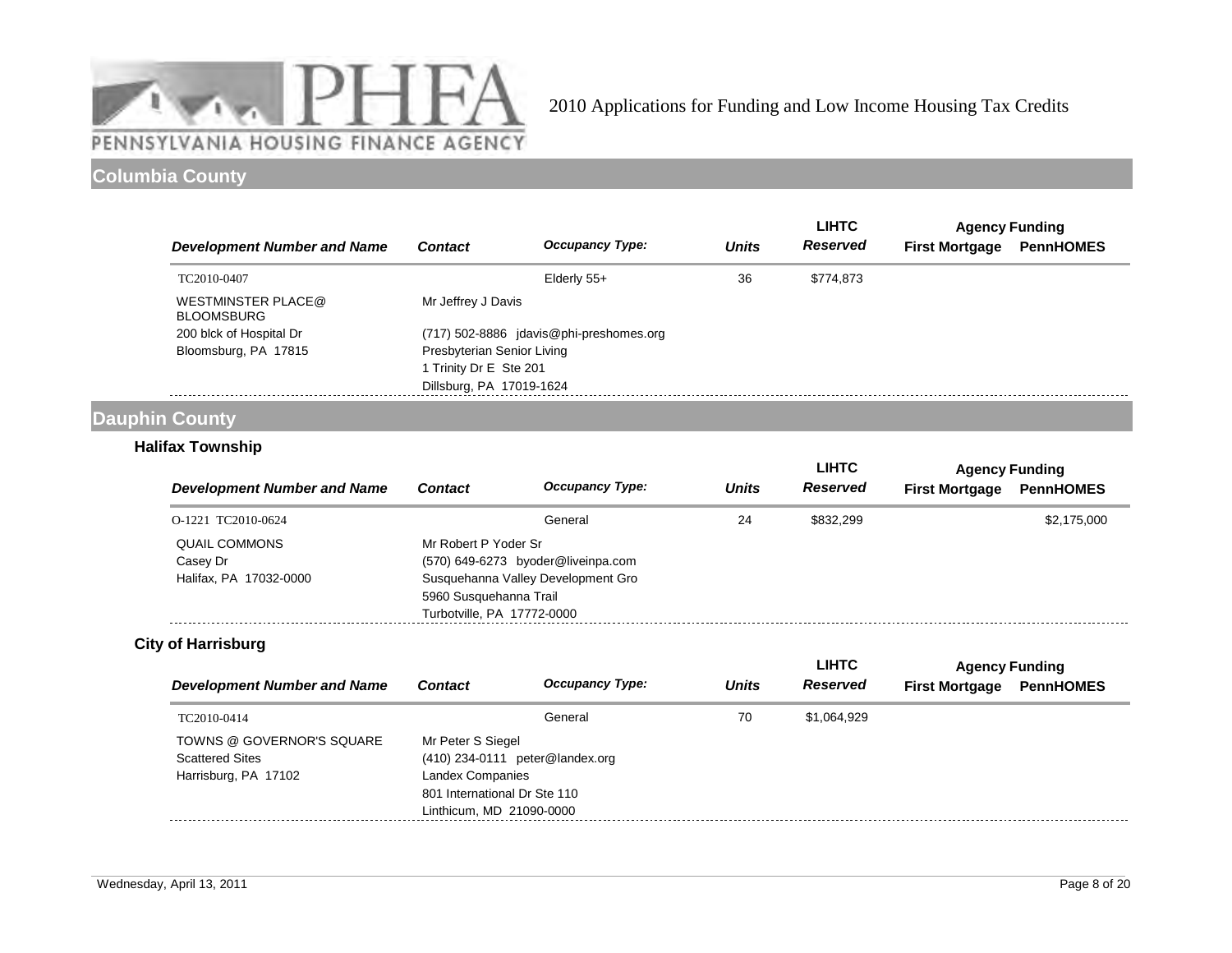

# **Dauphin County**

### **Borough of Steelton**

|                                                                       |                                                                                                                                                         |                        |              | <b>LIHTC</b> | <b>Agency Funding</b> |                  |
|-----------------------------------------------------------------------|---------------------------------------------------------------------------------------------------------------------------------------------------------|------------------------|--------------|--------------|-----------------------|------------------|
| <b>Development Number and Name</b>                                    | <b>Contact</b>                                                                                                                                          | <b>Occupancy Type:</b> | <b>Units</b> | Reserved     | <b>First Mortgage</b> | <b>PennHOMES</b> |
| N-0064 TC2010-0523                                                    | General                                                                                                                                                 |                        | 83           | \$9.496.804  |                       | \$9,496,804      |
| FELTON BUILDING APARTMENTS<br>South 3rd St<br>Steelton, PA 17113-2400 | Ms Cheryl Stulpin<br>(585) 292-0470 cstulpin@winnco.com<br><b>WDC Development Associates</b><br>120 Corporate Woods Ste 230<br>Rochester, NY 14623-1471 |                        |              |              |                       |                  |

# **Swatara Township**

|                                                                                           |                           |                                              |              | <b>LIHTC</b> | <b>Agency Funding</b> |                  |
|-------------------------------------------------------------------------------------------|---------------------------|----------------------------------------------|--------------|--------------|-----------------------|------------------|
| <b>Development Number and Name</b>                                                        | <b>Contact</b>            | <b>Occupancy Type:</b>                       | <b>Units</b> | Reserved     | <b>First Mortgage</b> | <b>PennHOMES</b> |
| TC2010-0301                                                                               |                           | General                                      | 85           | \$480,557    |                       |                  |
| <b>RUTHERFORD PARK</b><br>268-282 Demaris Dr.7884-7918<br>7939-7905 Humbolt, 300-314 Brok | Mr Brian Poulin           | (207) 761-1707 bpoulin@evergreenpartners.com |              |              |                       |                  |
| Hummelstown, PA 17036                                                                     | Evergreen Partners        |                                              |              |              |                       |                  |
|                                                                                           | 707 Sable Oaks Dr Ste 350 |                                              |              |              |                       |                  |
|                                                                                           |                           | South Portland, ME 04106-3290                |              |              |                       |                  |

# **Delaware County**

## **Chester Township**

|                                                                                        |                                                                                                          |                                     |              | <b>LIHTC</b> | <b>Agency Funding</b> |                  |
|----------------------------------------------------------------------------------------|----------------------------------------------------------------------------------------------------------|-------------------------------------|--------------|--------------|-----------------------|------------------|
| <b>Development Number and Name</b>                                                     | <b>Contact</b>                                                                                           | <b>Occupancy Type:</b>              | <b>Units</b> | Reserved     | <b>First Mortgage</b> | <b>PennHOMES</b> |
| O-1232 TC2010-0631                                                                     |                                                                                                          | Elderly 62+                         | 48           | \$1,011,766  |                       | \$597.911        |
| DELAWARE CTY FAIRGROUNDS III<br>1301 N Patterson St<br>Chester Township, PA 19013-2630 | Mr Mark H Dambly<br>Pennrose GP LLC<br>One Brewery Park<br>1301 N 31st St<br>Philadelphia, PA 19121-4495 | (267) 386-8666 mdambly@pennrose.com |              |              |                       |                  |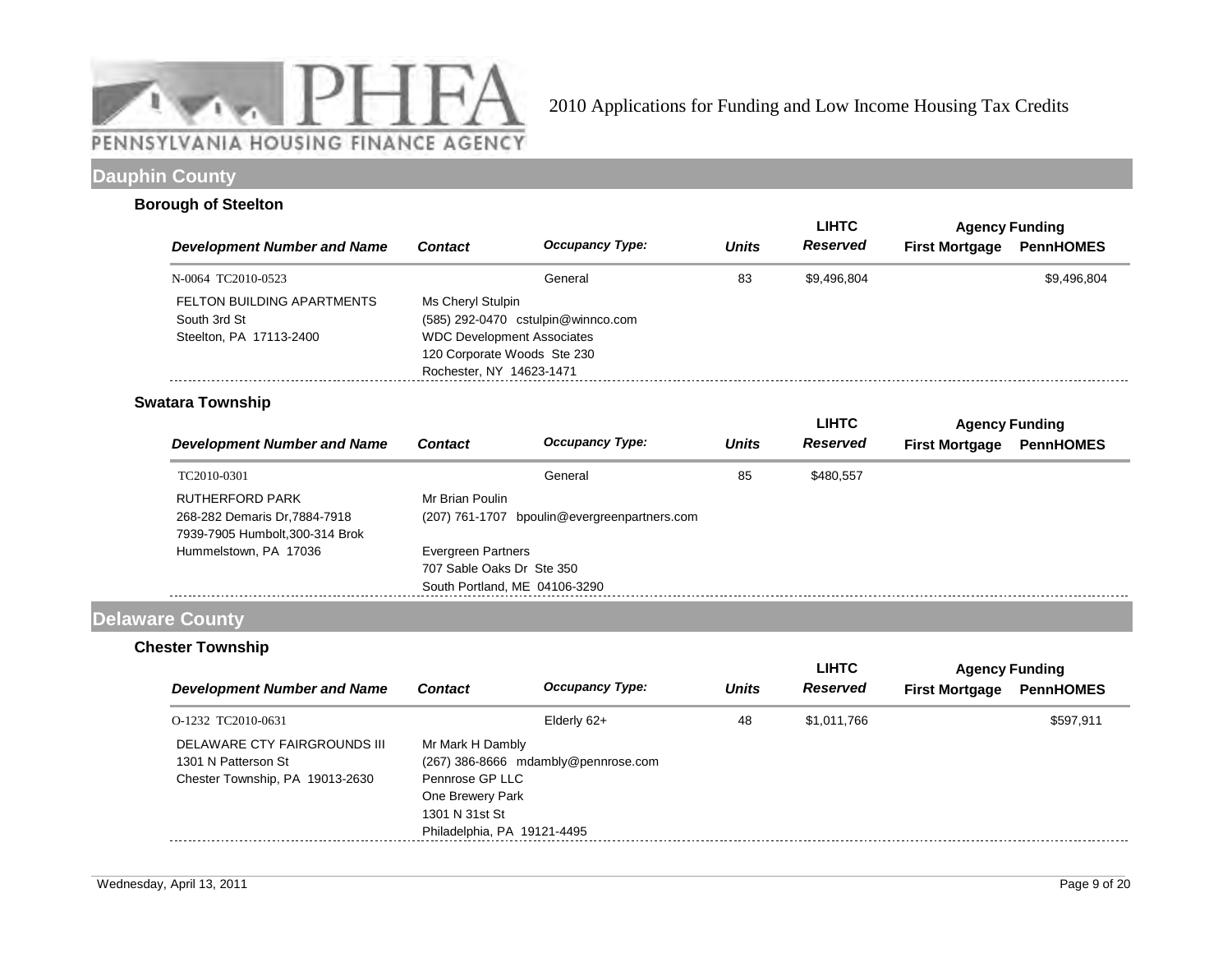

# **Delaware County**

### **Ridley Township**

| <b>Development Number and Name</b>                                       | <b>Contact</b>                                                                                           | <b>Occupancy Type:</b>              | <b>Units</b> | LIHTC<br><b>Reserved</b> | <b>First Mortgage</b> | <b>Agency Funding</b><br><b>PennHOMES</b> |
|--------------------------------------------------------------------------|----------------------------------------------------------------------------------------------------------|-------------------------------------|--------------|--------------------------|-----------------------|-------------------------------------------|
| O-1231 TC2010-0630                                                       |                                                                                                          | General                             | 49           | \$1,147,734              |                       | \$200,000                                 |
| <b>PENN HILLS</b><br><b>Scattered Sites</b><br>Crum Lynne, PA 19022-0000 | Mr Mark H Dambly<br>Pennrose GP LLC<br>One Brewery Park<br>1301 N 31st St<br>Philadelphia, PA 19121-4495 | (267) 386-8666 mdambly@pennrose.com |              |                          |                       |                                           |

# **Erie County**

## **Millcreek Township**

|                                                                       |                                                                              |                                        |              | <b>LIHTC</b>    | <b>Agency Funding</b> |                  |
|-----------------------------------------------------------------------|------------------------------------------------------------------------------|----------------------------------------|--------------|-----------------|-----------------------|------------------|
| <b>Development Number and Name</b>                                    | <b>Contact</b>                                                               | <b>Occupancy Type:</b>                 | <b>Units</b> | <b>Reserved</b> | <b>First Mortgage</b> | <b>PennHOMES</b> |
| O-1230 TC2010-0531                                                    |                                                                              | General                                | 30           | \$1,015,311     |                       | \$2,000,000      |
| THE WOODLANDS AT ZUCK PARK<br>5319 Old Zuck Rd<br>Erie, PA 16506-4918 | Mr Charles G Scalise<br><b>HANDS</b><br>502 E 12th St<br>Erie, PA 16503-1342 | (814) 453-3333 cscalise@hands-erie.org |              |                 |                       |                  |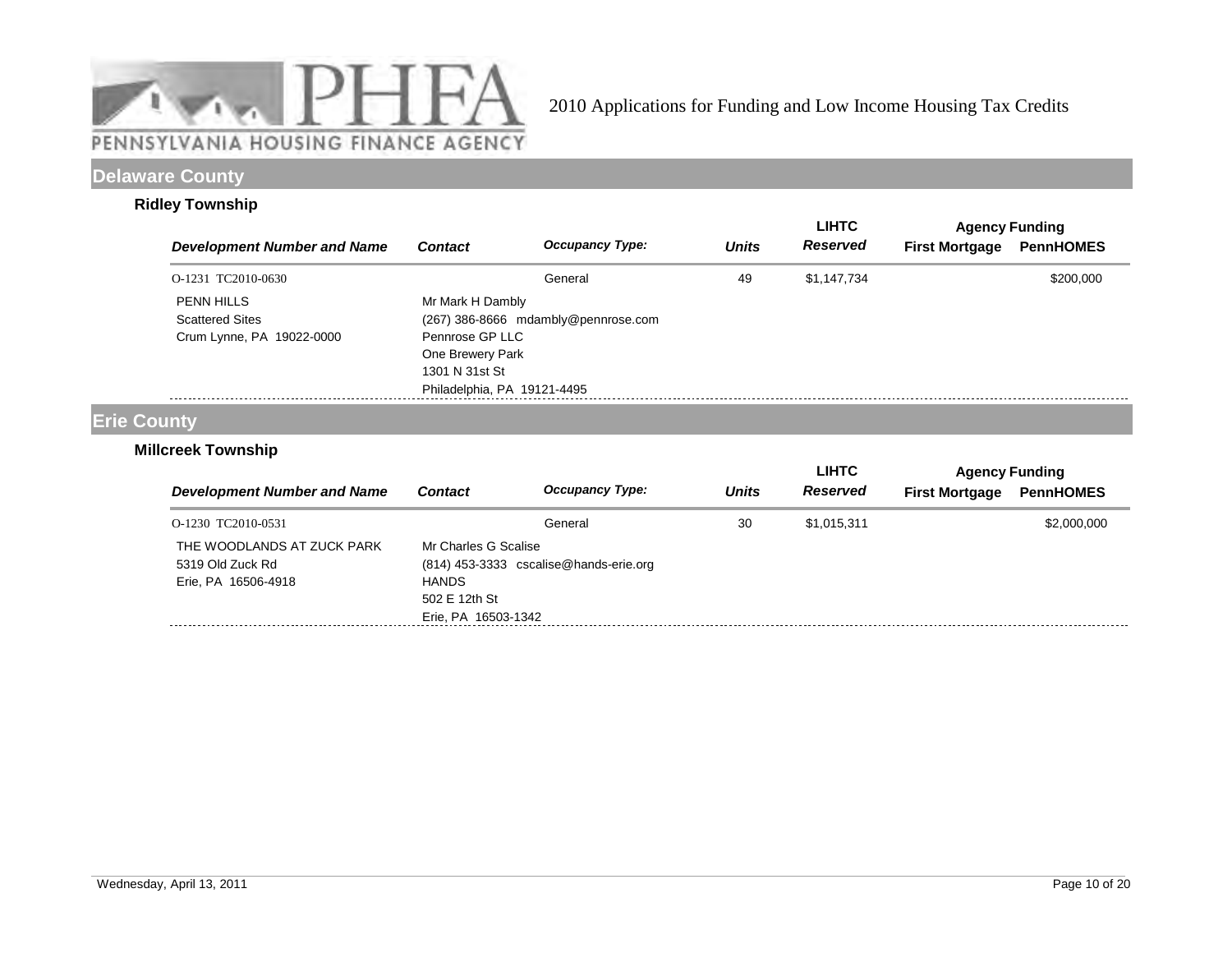

# **Fayette County**

### **City of Uniontown**

|                                               |                          |                                                       |              | LIHTC           | <b>Agency Funding</b> |                  |  |  |
|-----------------------------------------------|--------------------------|-------------------------------------------------------|--------------|-----------------|-----------------------|------------------|--|--|
| <b>Development Number and Name</b>            | <b>Contact</b>           | <b>Occupancy Type:</b>                                | <b>Units</b> | <b>Reserved</b> | <b>First Mortgage</b> | <b>PennHOMES</b> |  |  |
| N-0049 TC2009-0604                            |                          | Elderly 55+                                           | 36           | \$7,066,547     |                       | \$2,800,000      |  |  |
| UNIONTOWN SENIOR HOUSING<br>94 N Gallatin Ave |                          | Mr James M Stark<br>$(724)$ 430-3011 istark@fccaa.org |              |                 |                       |                  |  |  |
| Uniontown, PA 15401-3009                      | 108 North Beeson Avenue  | <b>Fayette County Community Action Age</b>            |              |                 |                       |                  |  |  |
|                                               | Uniontown, PA 15401-0000 |                                                       |              |                 |                       |                  |  |  |

# **Indiana County**

## **Borough of Blairsville**

|                                                                                                  |                                                                                                                        |                                           |              | <b>LIHTC</b> | <b>Agency Funding</b> |                  |
|--------------------------------------------------------------------------------------------------|------------------------------------------------------------------------------------------------------------------------|-------------------------------------------|--------------|--------------|-----------------------|------------------|
| Development Number and Name                                                                      | <b>Contact</b>                                                                                                         | <b>Occupancy Type:</b>                    | <b>Units</b> | Reserved     | <b>First Mortgage</b> | <b>PennHOMES</b> |
| N-0063 TC2010-0611                                                                               |                                                                                                                        | General                                   | 24           | \$480,740    |                       |                  |
| <b>BLAIRSVILLE FAMILY HOUSING</b><br>Grandview Ave & E South Alley<br>Blairsville, PA 15717-0000 | Mr William J Gatti Jr<br><b>TREK Development Group Inc.</b><br>130 7th St #300<br>Century Bldg<br>Pittsburgh, PA 15222 | (412) 688-7200 wgatti@trekdevelopment.com |              |              |                       |                  |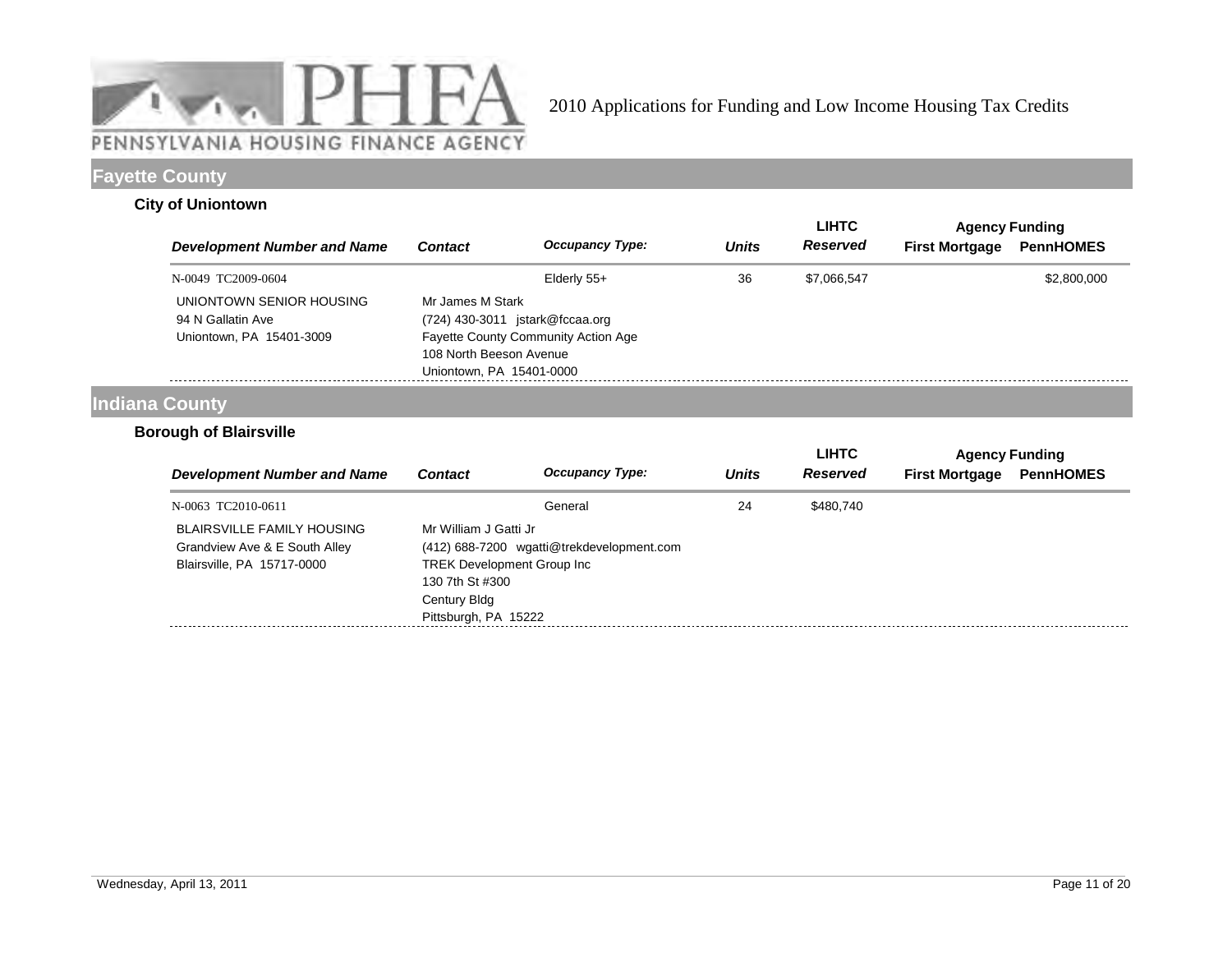

# **Jefferson County**

### **Borough of Punxsutawney**

|                                                                                       |                                                                                                                     |                                              |              | <b>LIHTC</b> | <b>Agency Funding</b> |                  |
|---------------------------------------------------------------------------------------|---------------------------------------------------------------------------------------------------------------------|----------------------------------------------|--------------|--------------|-----------------------|------------------|
| <b>Development Number and Name</b>                                                    | <b>Contact</b>                                                                                                      | <b>Occupancy Type:</b>                       | <b>Units</b> | Reserved     | <b>First Mortgage</b> | <b>PennHOMES</b> |
| O-1213 TC2010-0616                                                                    |                                                                                                                     | Elderly 62+                                  | 24           | \$507,130    |                       | \$1,962,090      |
| <b>GRACE PLACE-PUNXSUTAWNEY</b><br>N Gilpin & Pine Sts<br>Punxsutawney, PA 15767-0000 | Mr John M Ginocchi<br><b>TREK Development Group Inc.</b><br>130 7th St #300<br>Century Bldg<br>Pittsburgh, PA 15222 | (412) 688-7200 jginocchi@trekdevelopment.com |              |              |                       |                  |

## **Lawrence County**

## **Neshannock Township**

|                                                                  |                                                                                                                                                      |                        |              | <b>LIHTC</b>    | <b>Agency Funding</b> |                  |
|------------------------------------------------------------------|------------------------------------------------------------------------------------------------------------------------------------------------------|------------------------|--------------|-----------------|-----------------------|------------------|
| <b>Development Number and Name</b>                               | <b>Contact</b>                                                                                                                                       | <b>Occupancy Type:</b> | <b>Units</b> | <b>Reserved</b> | <b>First Mortgage</b> | <b>PennHOMES</b> |
| O-1144 TC2010-0516                                               |                                                                                                                                                      | Elderly 55+            | 50           | \$4.760.892     |                       | \$2,261,000      |
| LIGHTNER GREENE<br>1465 Lightner PI<br>New Castle, PA 16105-5724 | Mr David Cooper Jr<br>(614) 396-3200 dcooper@wodagroup.com<br>Woda Housing of Pa LLC<br>229 Huber Village Blvd Ste 100<br>Westerville, OH 43081-8075 |                        |              |                 |                       |                  |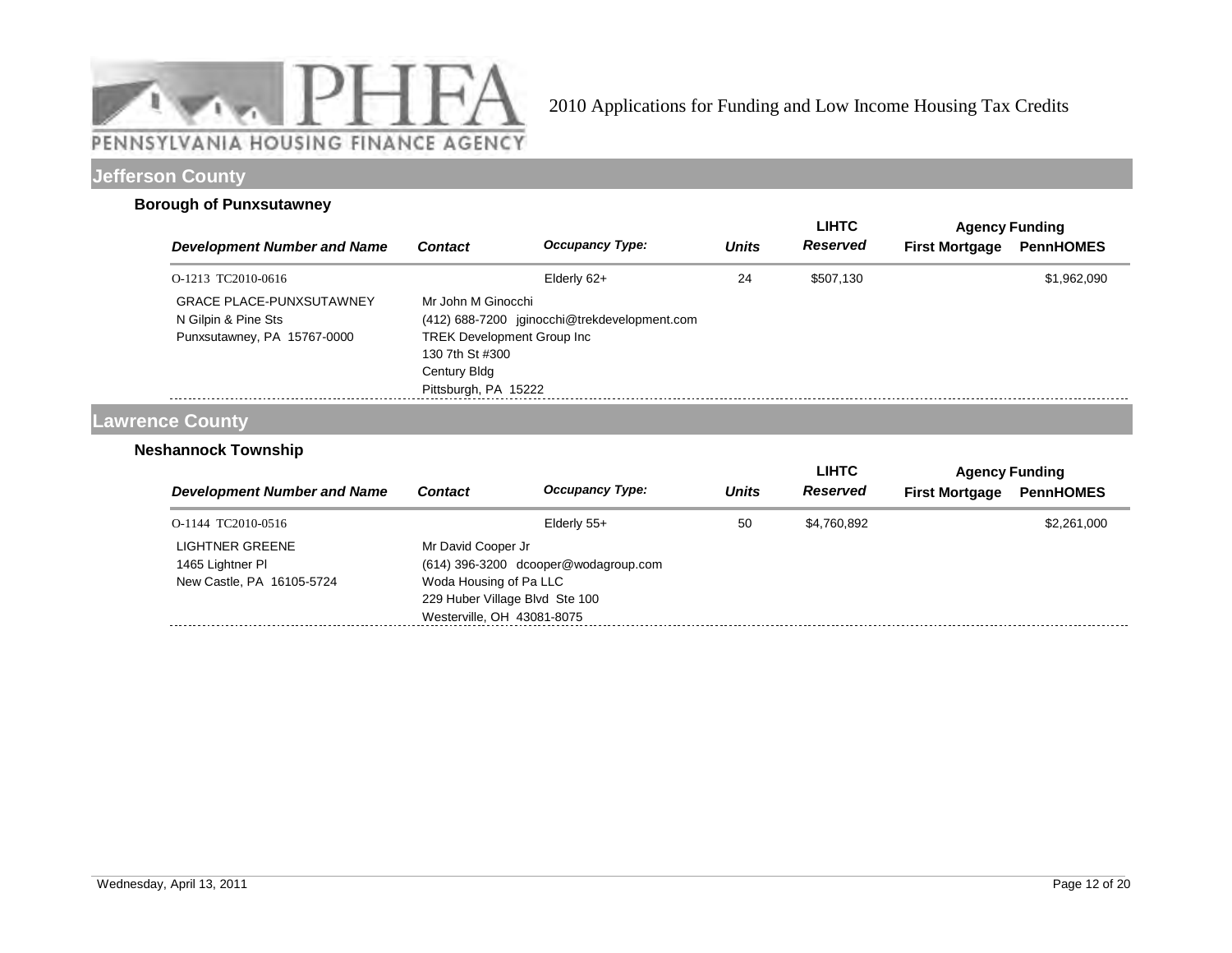

# **Luzerne County**

### **Pittston Township**

|                                                                |                                                                                                                   |                                    |              | <b>LIHTC</b> |                       | <b>Agency Funding</b> |
|----------------------------------------------------------------|-------------------------------------------------------------------------------------------------------------------|------------------------------------|--------------|--------------|-----------------------|-----------------------|
| <b>Development Number and Name</b>                             | <b>Contact</b>                                                                                                    | <b>Occupancy Type:</b>             | <b>Units</b> | Reserved     | <b>First Mortgage</b> | <b>PennHOMES</b>      |
| O-1202 TC2010-0525                                             |                                                                                                                   | General                            | 18           | \$948,504    |                       | \$540,000             |
| THE HITCHNER<br>530 Exeter Ave<br>West Pittston, PA 18643-1735 | Mr Michael Hanley<br>United Neighborhood Community<br>Development Corp<br>425 Alder St<br>Scranton, PA 18505-4126 | (570) 346-0759 mhanley@uncnepa.org |              |              |                       |                       |

# **Mercer County**

## **City of Hermitage**

|                                              |                                                                                        |                                      |              | LIHTC           | <b>Agency Funding</b> |                  |
|----------------------------------------------|----------------------------------------------------------------------------------------|--------------------------------------|--------------|-----------------|-----------------------|------------------|
| <b>Development Number and Name</b>           | <b>Contact</b>                                                                         | <b>Occupancy Type:</b>               | <b>Units</b> | <b>Reserved</b> | <b>First Mortgage</b> | <b>PennHOMES</b> |
| O-1074 TC2010-0509                           |                                                                                        | General                              | 40           | \$5,319,514     |                       | \$1,958,275      |
| <b>QUAKER MEADOW</b><br>North Hermitage Road | Mr David Cooper Jr                                                                     | (614) 396-3200 dcooper@wodagroup.com |              |                 |                       |                  |
| Hermitage, PA 16148                          | Woda Housing of Pa LLC<br>229 Huber Village Blvd Ste 100<br>Westerville, OH 43081-8075 |                                      |              |                 |                       |                  |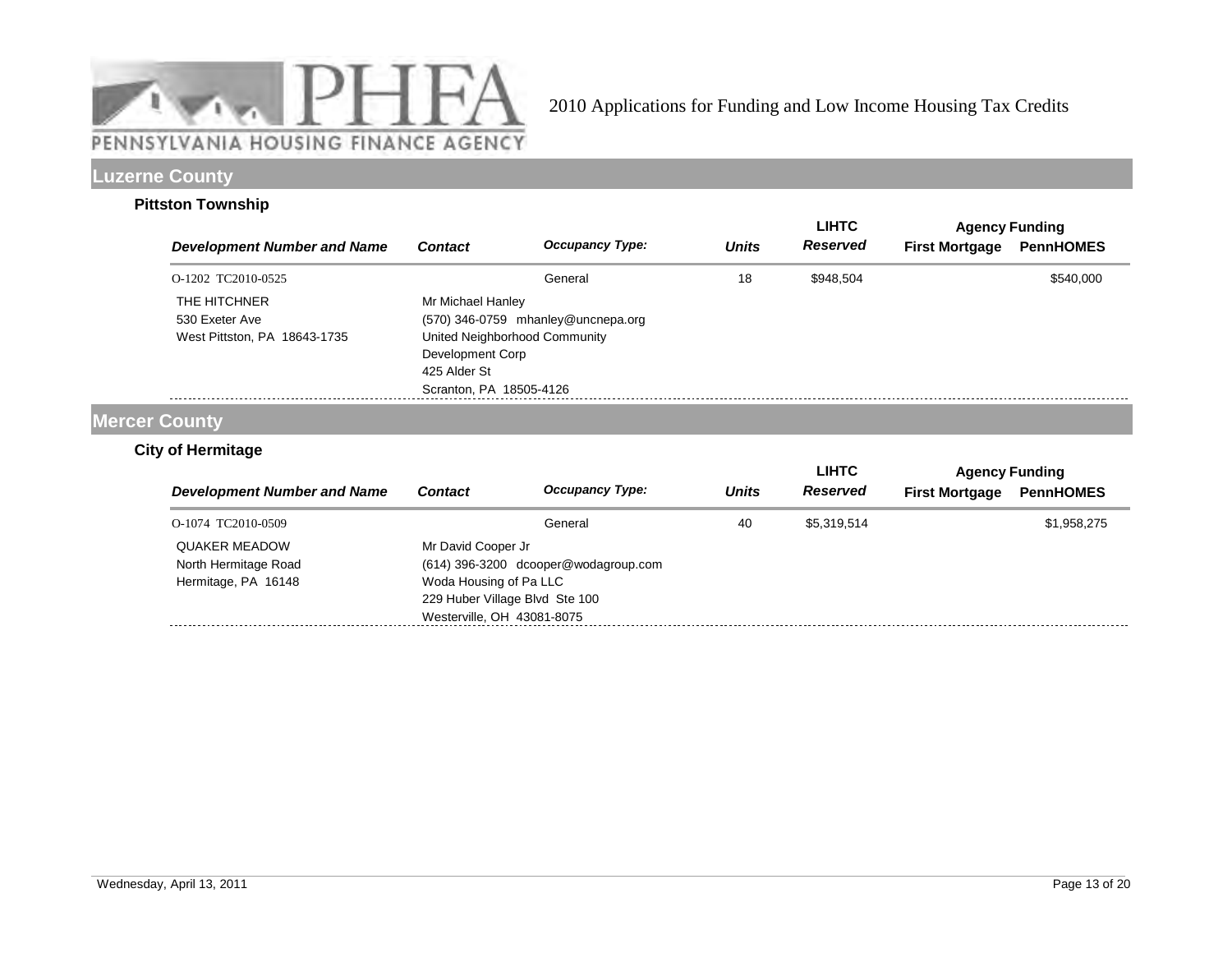

# **Monroe County**

#### **Borough of Mount Pocono**

|                                                                  |                                                                                                  |                                   |              | <b>LIHTC</b> | <b>Agency Funding</b> |                  |
|------------------------------------------------------------------|--------------------------------------------------------------------------------------------------|-----------------------------------|--------------|--------------|-----------------------|------------------|
| <b>Development Number and Name</b>                               | <b>Contact</b>                                                                                   | <b>Occupancy Type:</b>            | <b>Units</b> | Reserved     | <b>First Mortgage</b> | <b>PennHOMES</b> |
| O-1183 TC2010-0513                                               |                                                                                                  | General                           | 40           | \$3.508.743  |                       | \$1,506,575      |
| LIMEKILN MANOR<br>19 E Kinney Ave<br>Mount Pocono, PA 18344-1408 | Mr Stanley H Geiger<br>Limekiln Manor Associates, LP<br>762 E Main St<br>Lansdale, PA 19446-0000 | $(215)$ 393-1177 sgeiger@gqmt.com |              |              |                       |                  |

## **Smithfield Township**

|                                    |                             |                        |              | <b>LIHTC</b>    | <b>Agency Funding</b> |                  |
|------------------------------------|-----------------------------|------------------------|--------------|-----------------|-----------------------|------------------|
| <b>Development Number and Name</b> | <b>Contact</b>              | <b>Occupancy Type:</b> | <b>Units</b> | <b>Reserved</b> | <b>First Mortgage</b> | <b>PennHOMES</b> |
| O-1227 TC2010-0638                 |                             | General                | 35           | \$1,042,301     |                       | \$864,814        |
| <b>IVY RIDGE</b>                   | Mr Rich Widdos              |                        |              |                 |                       |                  |
| Rte 209 & Lake Valhalla Dr         | (570) 421-7770 hamc@ptd.net |                        |              |                 |                       |                  |
| East Stroudsburg, PA 18301-0000    | <b>Hamilton Manor</b>       |                        |              |                 |                       |                  |
|                                    | 1055 West Main St           |                        |              |                 |                       |                  |
|                                    | Stroudsburg, PA             |                        |              |                 |                       |                  |

## **Montgomery County**

## **Cheltenham Township**

|                                    |                             |                                                    |              | <b>LIHTC</b>    |                       | <b>Agency Funding</b> |
|------------------------------------|-----------------------------|----------------------------------------------------|--------------|-----------------|-----------------------|-----------------------|
| <b>Development Number and Name</b> | <b>Contact</b>              | <b>Occupancy Type:</b>                             | <b>Units</b> | <b>Reserved</b> | <b>First Mortgage</b> | <b>PennHOMES</b>      |
| N-0048 TC2009-0620                 |                             | Elderly 62+                                        | 85           | \$7.581.409     |                       | \$7,581,409           |
| 509 ASHBOURNE ROAD                 | Mr Fric Naftulin            |                                                    |              |                 |                       |                       |
| 509 Ashbourne Rd                   |                             | (215) 673-6446 eric.naftulin@federationhousing.org |              |                 |                       |                       |
| Elkins Park, PA 19027-2503         | Federation Housing Inc      |                                                    |              |                 |                       |                       |
|                                    | 8900 Roosevelt Blvd         |                                                    |              |                 |                       |                       |
|                                    | Philadelphia, PA 19115-5095 |                                                    |              |                 |                       |                       |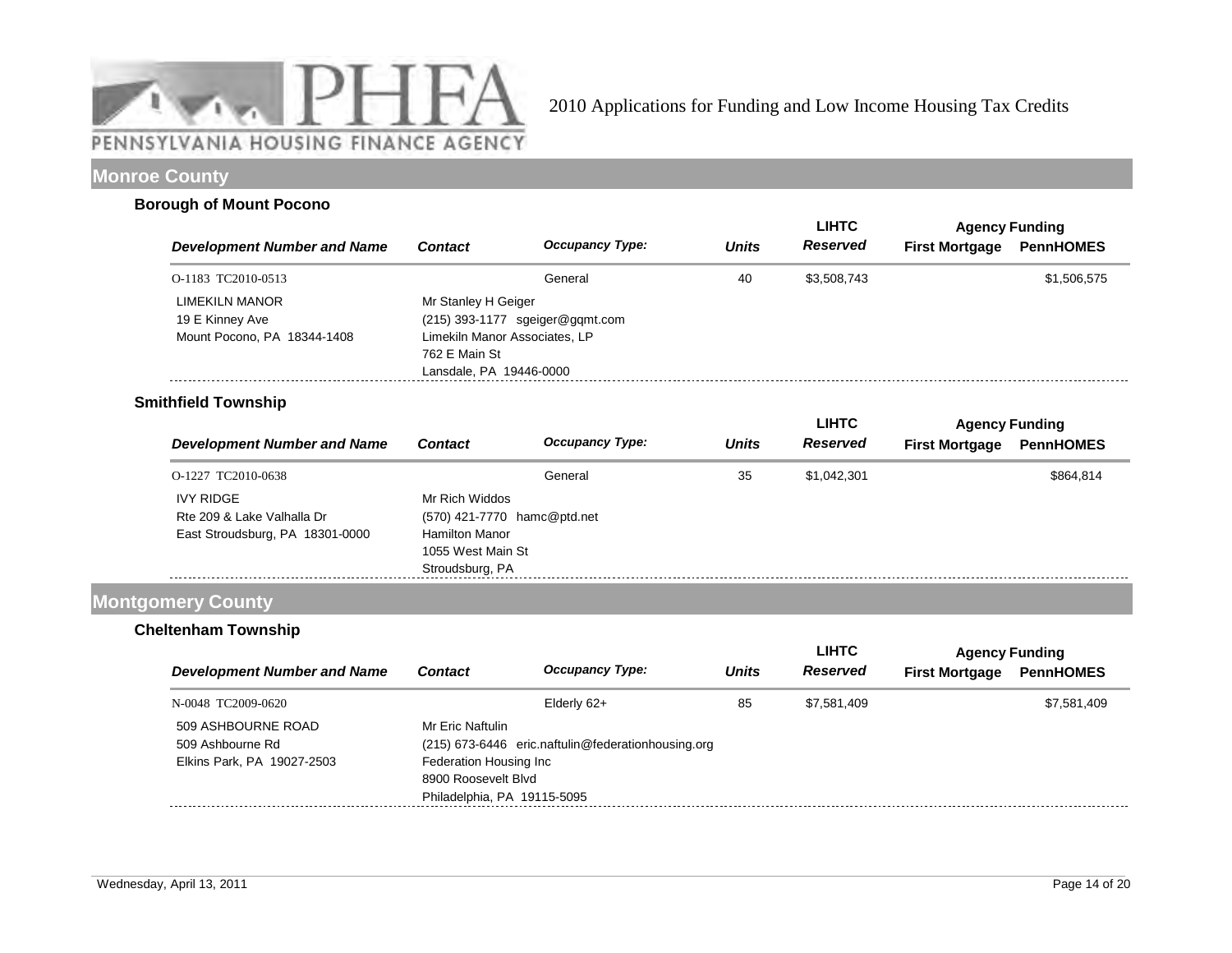

# **Montgomery County**

### **Hatfield Township**

|                                    |                                    |                        |              | <b>LIHTC</b>    |                       | <b>Agency Funding</b> |
|------------------------------------|------------------------------------|------------------------|--------------|-----------------|-----------------------|-----------------------|
| <b>Development Number and Name</b> | <b>Contact</b>                     | <b>Occupancy Type:</b> | <b>Units</b> | <b>Reserved</b> | <b>First Mortgage</b> | <b>PennHOMES</b>      |
| N-0059 TC2010-0521                 |                                    | Elderly 62+            | 60           | \$3,285,340     |                       | \$3,285,340           |
| DERSTINE RUN                       | Mr William P Brown                 |                        |              |                 |                       |                       |
| 82 Derstine Rd                     | (215) 362-0227 bill@cozyliving.org |                        |              |                 |                       |                       |
| Hatfield, PA 19440-3405            | Advanced Living Inc                |                        |              |                 |                       |                       |
|                                    | 1292 Allentown Rd                  |                        |              |                 |                       |                       |
|                                    | Lansdale, PA 19446-4177            |                        |              |                 |                       |                       |

# **Northampton County**

## **City of Easton**

|                                                                                  |                                                                                                          |                                     |              | <b>LIHTC</b>    | <b>Agency Funding</b> |                  |
|----------------------------------------------------------------------------------|----------------------------------------------------------------------------------------------------------|-------------------------------------|--------------|-----------------|-----------------------|------------------|
| <b>Development Number and Name</b>                                               | <b>Contact</b>                                                                                           | <b>Occupancy Type:</b>              | <b>Units</b> | <b>Reserved</b> | <b>First Mortgage</b> | <b>PennHOMES</b> |
| N-0035 TC2009-0405                                                               |                                                                                                          | General                             | 56           | \$8,165,419     |                       | \$2,223,919      |
| DELAWARE TERRACE-FAMILY RENTAL<br>210 Jones Houston Way<br>Easton, PA 18042-6772 | Mr Mark H Dambly<br>Pennrose GP LLC<br>One Brewery Park<br>1301 N 31st St<br>Philadelphia, PA 19121-4495 | (267) 386-8666 mdambly@pennrose.com |              |                 |                       |                  |
| TC2010-0417                                                                      |                                                                                                          | Elderly 62+                         | 40           | \$704,563       |                       |                  |
| DELAWARE TERRACE SR<br>bound by Kleinhans, Charles,<br>Lincoln and James Sts     | Mr Mark H Dambly                                                                                         | (267) 386-8666 mdambly@pennrose.com |              |                 |                       |                  |
| Easton, PA 18042-6772                                                            | Pennrose GP LLC<br>One Brewery Park<br>1301 N 31st St<br>Philadelphia, PA 19121-4495                     |                                     |              |                 |                       |                  |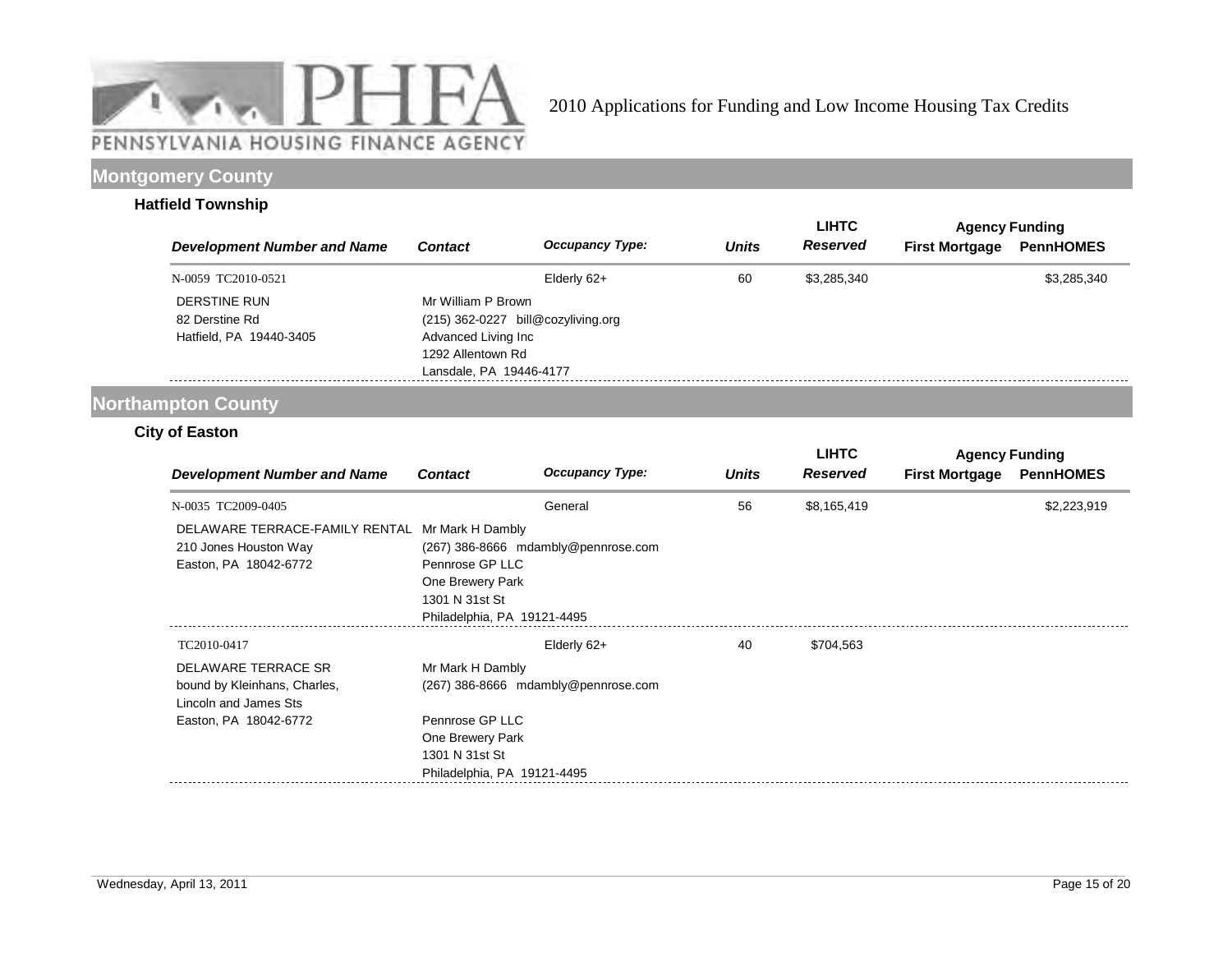

# **Philadelphia County**

## **City of Philadelphia**

|                                                                                 |                                                                                                      |                                              |              | <b>LIHTC</b>    | <b>Agency Funding</b> |                  |
|---------------------------------------------------------------------------------|------------------------------------------------------------------------------------------------------|----------------------------------------------|--------------|-----------------|-----------------------|------------------|
| <b>Development Number and Name</b>                                              | <b>Contact</b>                                                                                       | <b>Occupancy Type:</b>                       | <b>Units</b> | <b>Reserved</b> | <b>First Mortgage</b> | <b>PennHOMES</b> |
| N-0052 TC2010-0515                                                              |                                                                                                      | General                                      | 29           | \$6,886,471     |                       | \$400,000        |
| <b>JANNIE'S PLACE</b><br><b>Scattered Sites</b><br>Philadelphia, PA 19104       | Mr Joseph P Onorato<br>Peoples Emergency Center<br>325 N 39th St<br>Philadelphia, PA 19104-4656      | (215) 382-7523 jonorato@pec-cares.org        |              |                 |                       |                  |
| N-0046 TC2009-0406                                                              |                                                                                                      | Elderly 62+                                  | 62           | \$4,218,864     |                       | \$4,174,970      |
| NEW COURTLAND APT @ CLIVEDEN<br>319 W Johnson St<br>Philadelphia, PA 19144-3103 | Mr R Max Kent<br><b>NewCourtland Elder Services</b><br>6970 Germantown Ave<br>Philadelphia, PA 19119 | (215) 951-4246 rkent@newcourtland.org        |              |                 |                       |                  |
| N-0022 TC2009-0525                                                              |                                                                                                      | General                                      | 20           | \$180,000       |                       |                  |
| <b>WPRE</b><br><b>Scattered Sites</b><br>Philadelphia, PA 19104-0000            | Mr George M Bantel<br>West Philadelphia Real Estate<br>659 N 39th St<br>Philadelphia, PA 19104       | (215) 222-8100 gbantel@hotmail.com           |              |                 |                       |                  |
| N-0043 TC2009-0607                                                              |                                                                                                      | Elderly 62+                                  | 45           | \$2,259,189     |                       | \$2,259,189      |
| PRESSER SENIOR APARTMENTS<br>101 W Johnson St<br>Philadelphia, PA 19144-1911    | Mr James A Nolen<br>Nolen Properties LLC<br>116 Fountain St<br>Philadelphia, PA 19127-2024           | (215) 508-2466 jim.nolen@nolenproperties.com |              |                 |                       |                  |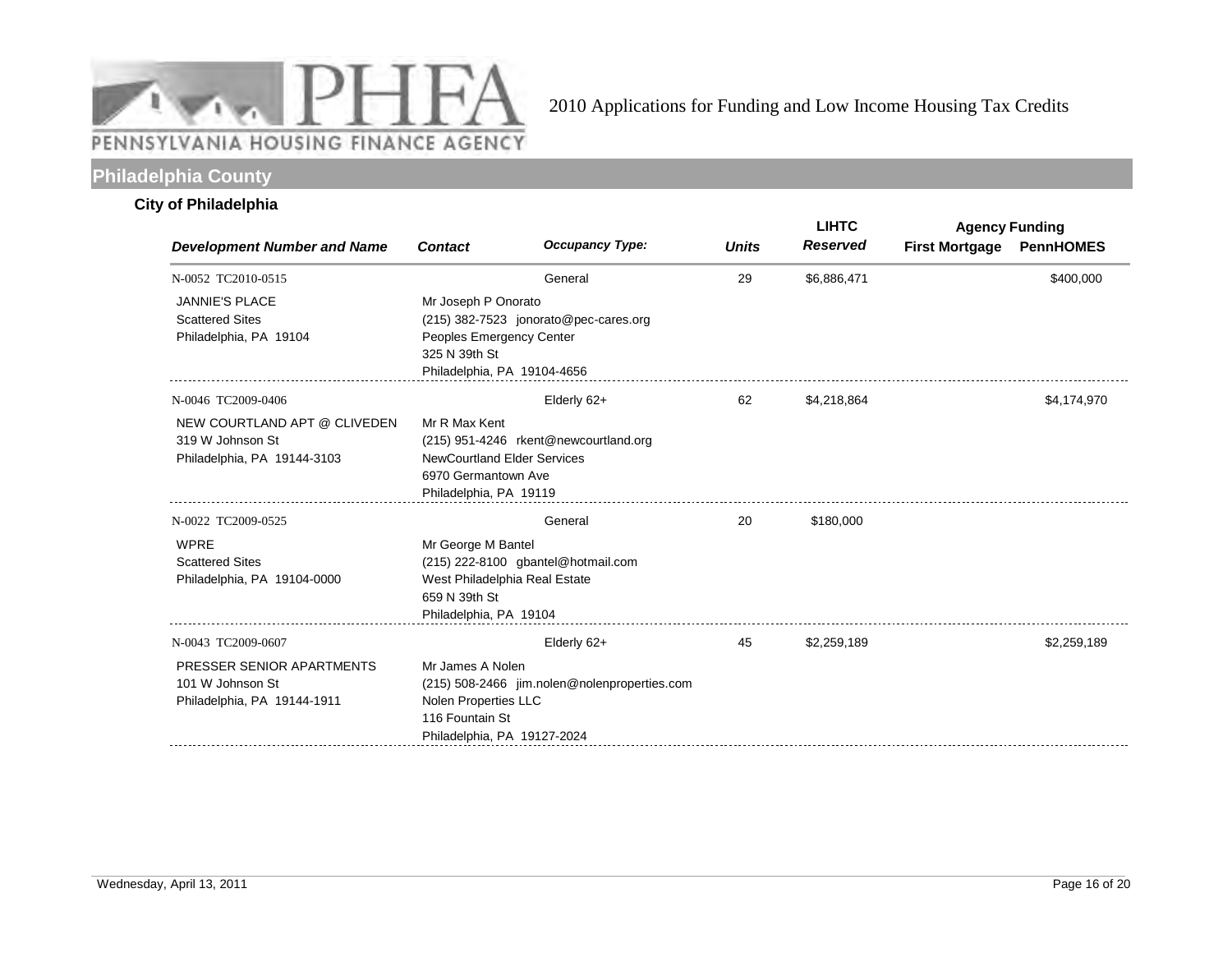

# **Philadelphia County**

## **City of Philadelphia**

|                                                                                              |                                                                                  |                                                                                |              | <b>LIHTC</b>    |                       | <b>Agency Funding</b> |
|----------------------------------------------------------------------------------------------|----------------------------------------------------------------------------------|--------------------------------------------------------------------------------|--------------|-----------------|-----------------------|-----------------------|
| <b>Development Number and Name</b>                                                           | <b>Contact</b>                                                                   | <b>Occupancy Type:</b>                                                         | <b>Units</b> | <b>Reserved</b> | <b>First Mortgage</b> | <b>PennHOMES</b>      |
| N-0044 TC2010-0501                                                                           |                                                                                  | General                                                                        | 58           | \$9,103,536     |                       |                       |
| TEMPLE I NORTH 16TH STREET<br>1703-1743 N 16th St<br>Philadelphia, PA 19121-3203             | Mr Alfredo de la Pena<br>2042-2048 Arch St 2nd Fl<br>Philadelphia, PA 19103-1412 | (215) 557-8484 adelapena@1260hdc.org<br>1260 Housing Development Corporatio    |              |                 |                       |                       |
| N-0061 TC2009-0611                                                                           |                                                                                  | General                                                                        | 37           | \$5,708,491     |                       | \$2,450,000           |
| NICETOWN COURT<br>4330 Germantown Ave<br>Philadelphia, PA 19140-1749                         | Majeedah Rashid<br>4414 Germantown Ave<br>Philadelphia, PA 19140-0000            | (215) 324-9772 majeedahrashid@aol.com<br>Nicetown Court Associates LLC         |              |                 |                       |                       |
| N-0045 TC2009-0619                                                                           |                                                                                  | General                                                                        | 31           | \$4,106,106     |                       | \$4,106,106           |
| EVELYN SANDERS TOWNHOUSE PH II<br>3000 Percy & Hutchinson Sts<br>Philadelphia, PA 19133-0000 | Ms Nora Lichtash<br>407-411 Fairmount Ave<br>Philadelphia, PA 19123-0000         | (215) 627-5550 nlichtash@wcrpphila.com<br>Womens Community Revitalization Proj |              |                 |                       |                       |
| N-0066 TC2010-0306                                                                           |                                                                                  | General                                                                        | 40           | \$1,789,337     |                       |                       |
| TEMPLE II N GRATZ<br>1505, 7, 11, 14, 16, 18-25, 28-30, 32<br>$-36,38-44,47$                 | Mr John Brandenburg                                                              | (410) 772-2554 jbrandy@enterprisecommunity.com                                 |              |                 |                       |                       |
| Philadelphia, PA 19121                                                                       | 10227 Wincopin Circle<br>Columbia, MD 21044                                      | ARCH VI - TEMPLE NORTH GRATZ S<br>c/o Enterprise Community Investment          |              |                 |                       |                       |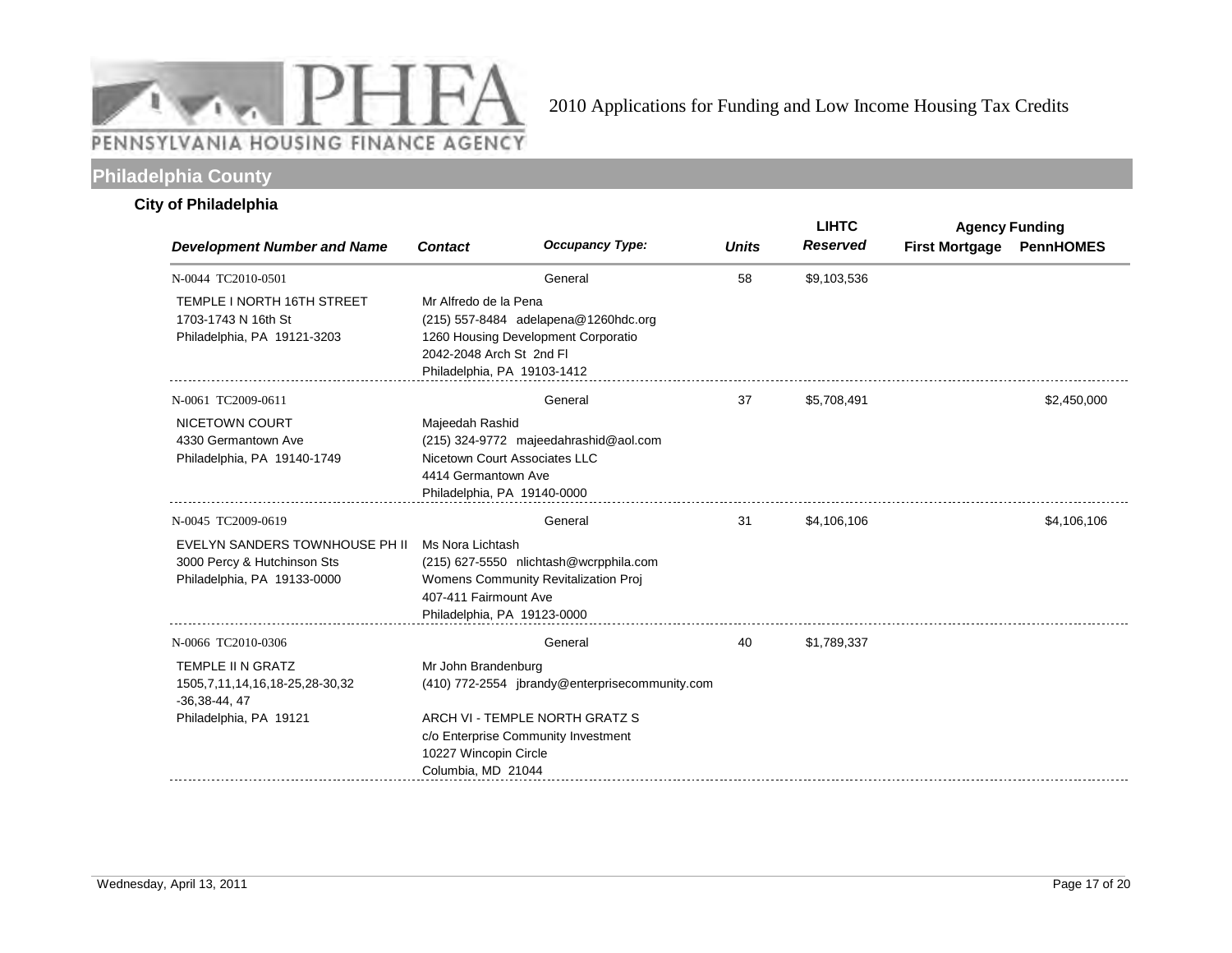

# **Philadelphia County**

### **City of Philadelphia**

| <b>Development Number and Name</b> |                                |                                                 |              | <b>LIHTC</b><br><b>Reserved</b> | <b>Agency Funding</b> |                  |  |
|------------------------------------|--------------------------------|-------------------------------------------------|--------------|---------------------------------|-----------------------|------------------|--|
|                                    | <b>Contact</b>                 | <b>Occupancy Type:</b>                          | <b>Units</b> |                                 | <b>First Mortgage</b> | <b>PennHOMES</b> |  |
| TC2010-0412                        |                                | General                                         | 51           | \$1,199,656                     |                       |                  |  |
| NORRIS APARTMENTS                  |                                |                                                 |              |                                 |                       |                  |  |
| 2037 N 11th St                     | (215) 684-4174                 |                                                 |              |                                 |                       |                  |  |
| Philadelphia, PA 19122-1215        | Philadelphia Housing Authority |                                                 |              |                                 |                       |                  |  |
|                                    | 12 S 23rd St                   |                                                 |              |                                 |                       |                  |  |
|                                    | Philadelphia, PA 19103-4497    |                                                 |              |                                 |                       |                  |  |
| TC2010-0416                        |                                | General                                         | 40           | \$839,987                       |                       |                  |  |
| WPRE II                            | Mr George M Bantel             |                                                 |              |                                 |                       |                  |  |
| scattered sites                    |                                | (215) 222-8100 gbantel@hotmail.com              |              |                                 |                       |                  |  |
| Philadelphia, PA 19104             | West Philadelphia Real Estate  |                                                 |              |                                 |                       |                  |  |
|                                    | 659 N 39th St                  |                                                 |              |                                 |                       |                  |  |
|                                    | Philadelphia, PA 19104         |                                                 |              |                                 |                       |                  |  |
| O-1215 TC2010-0308                 |                                | General                                         | 24           | \$553,255                       |                       | \$1,187,745      |  |
| <b>VON LOUHR II</b>                | Mr Marcus Allen                |                                                 |              |                                 |                       |                  |  |
| S 61st St                          |                                | (215) 748-8750 marcus.allen@achieve-ability.org |              |                                 |                       |                  |  |
| Philadelphia, PA 19139-0000        | AchieveAbility                 |                                                 |              |                                 |                       |                  |  |
|                                    | 21 S 61st St                   |                                                 |              |                                 |                       |                  |  |
|                                    | Philadelphia, PA 19139-3018    |                                                 |              |                                 |                       |                  |  |

# **Schuylkill County**

# **Borough of Tamaqua**

|                                                            |                                                                  |                                                                            |              | <b>LIHTC</b>    |                       | <b>Agency Funding</b> |
|------------------------------------------------------------|------------------------------------------------------------------|----------------------------------------------------------------------------|--------------|-----------------|-----------------------|-----------------------|
| Development Number and Name                                | <b>Contact</b>                                                   | <b>Occupancy Type:</b>                                                     | <b>Units</b> | <b>Reserved</b> | <b>First Mortgage</b> | <b>PennHOMES</b>      |
| O-1201 TC2010-0604                                         |                                                                  | General                                                                    | 12           | \$339.172       |                       | \$500,000             |
| 420 EAST BROAD<br>420 E Broad St<br>Tamagua, PA 18252-2108 | Mr Gerry Alfano<br>830 W Hamilton St<br>Allentown, PA 18101-0000 | (610) 439-7007 galfano@housingabc.org<br>Alliance for Building Communities |              |                 |                       |                       |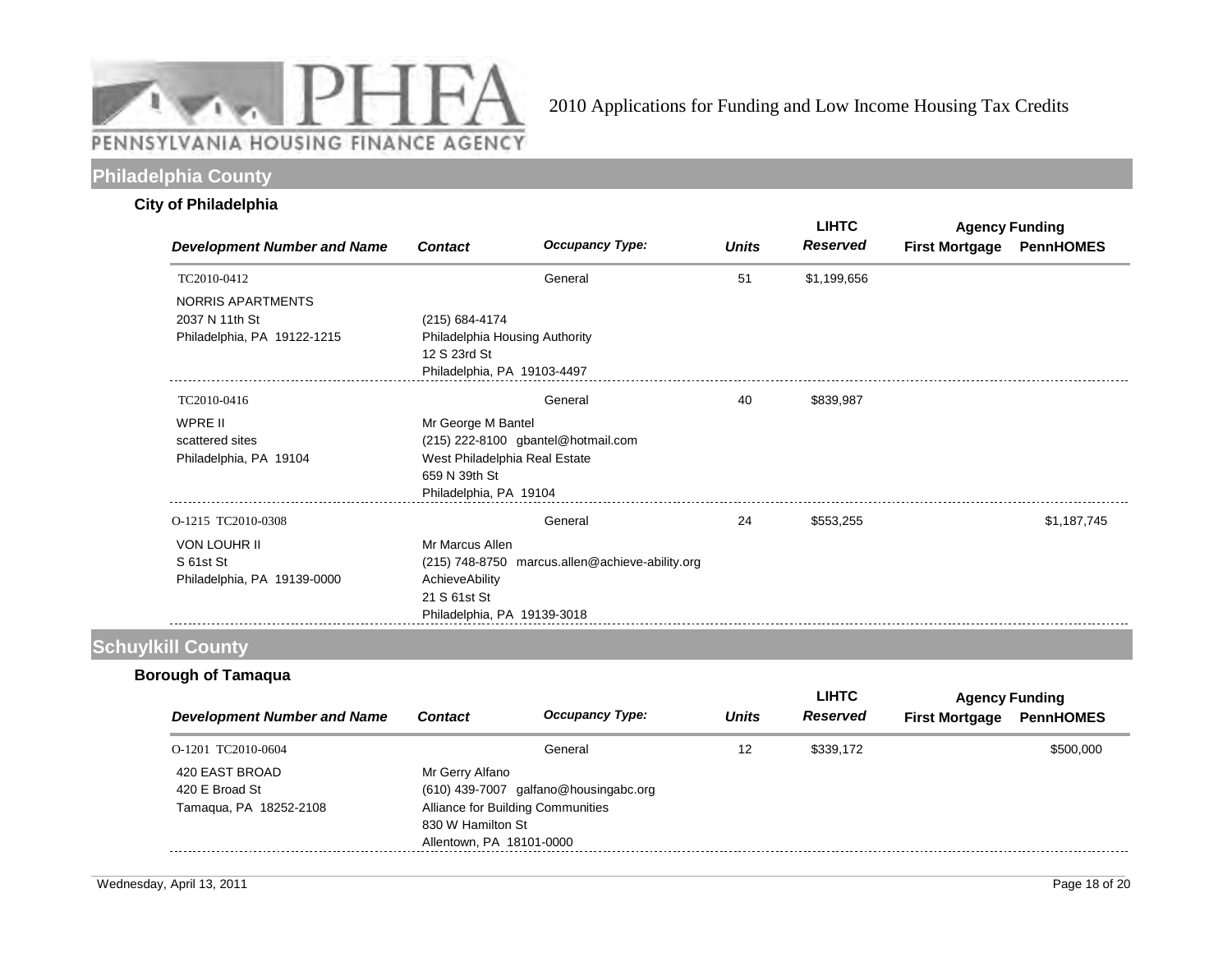

# **Tioga County**

### **Borough of Liberty**

|                                                            |                                                                  |                                                                             |              | <b>LIHTC</b> |                       | <b>Agency Funding</b> |
|------------------------------------------------------------|------------------------------------------------------------------|-----------------------------------------------------------------------------|--------------|--------------|-----------------------|-----------------------|
| <b>Development Number and Name</b>                         | <b>Contact</b>                                                   | <b>Occupancy Type:</b>                                                      | <b>Units</b> | Reserved     | <b>First Mortgage</b> | <b>PennHOMES</b>      |
| O-1236 TC2010-0639                                         |                                                                  | Elderly 62+                                                                 | 11           | \$251,107    |                       | \$426.452             |
| LIBERTY COTTAGES<br>54 Willow St<br>Liberty, PA 16930-9749 | Mr James F McRath<br>4 Riverside Plz<br>Blossburg, PA 16912-0000 | $(570)$ 638-1813 jmcrath@tbhra.org<br>Tioga Bradford County Housing Authori |              |              |                       |                       |

# **York County**

## **Carroll Township**

|                                                                                               |                                                      |                                         |              | <b>LIHTC</b>    | <b>Agency Funding</b> |                  |  |
|-----------------------------------------------------------------------------------------------|------------------------------------------------------|-----------------------------------------|--------------|-----------------|-----------------------|------------------|--|
| <b>Development Number and Name</b>                                                            | <b>Contact</b>                                       | <b>Occupancy Type:</b>                  | <b>Units</b> | <b>Reserved</b> | <b>First Mortgage</b> | <b>PennHOMES</b> |  |
| N-0028 TC2009-0417                                                                            |                                                      | Elderly 55+                             | 35           | \$718.753       |                       | \$1,831,168      |  |
| WESTMINSTER PLACE@CARROLL VILL Mr Jeffrey J Davis<br>corner Old Gettysburg Rd &<br>Tristan Dr |                                                      | (717) 502-8886 idavis@phi-preshomes.org |              |                 |                       |                  |  |
| Dillsburg, PA 17019-0000                                                                      | Presbyterian Senior Living<br>1 Trinity Dr E Ste 201 |                                         |              |                 |                       |                  |  |
|                                                                                               | Dillsburg, PA 17019-1624                             |                                         |              |                 |                       |                  |  |

#### **Franklin Township**

|                                    |                          |                                 |              | <b>LIHTC</b> | <b>Agency Funding</b> |                  |
|------------------------------------|--------------------------|---------------------------------|--------------|--------------|-----------------------|------------------|
| <b>Development Number and Name</b> | <b>Contact</b>           | <b>Occupancy Type:</b>          | <b>Units</b> | Reserved     | <b>First Mortgage</b> | <b>PennHOMES</b> |
| N-0065 TC2009-0617                 |                          | General                         | 81           | \$7,196,604  |                       | \$4,249,822      |
| <b>HIGHLAND PARK</b>               | Mr Glenn S Worgan        |                                 |              |              |                       |                  |
| S Mountain Rd                      |                          | (302) 235-2500 gworgan@dvdc.com |              |              |                       |                  |
| Dillsburg, PA 17019-8719           |                          | Hopewell Village Associates, LP |              |              |                       |                  |
|                                    | 722 Yorklyn Rd           |                                 |              |              |                       |                  |
|                                    | Ste 350                  |                                 |              |              |                       |                  |
|                                    | Hockessin, DE 19707-0000 |                                 |              |              |                       |                  |
|                                    |                          |                                 |              |              |                       |                  |